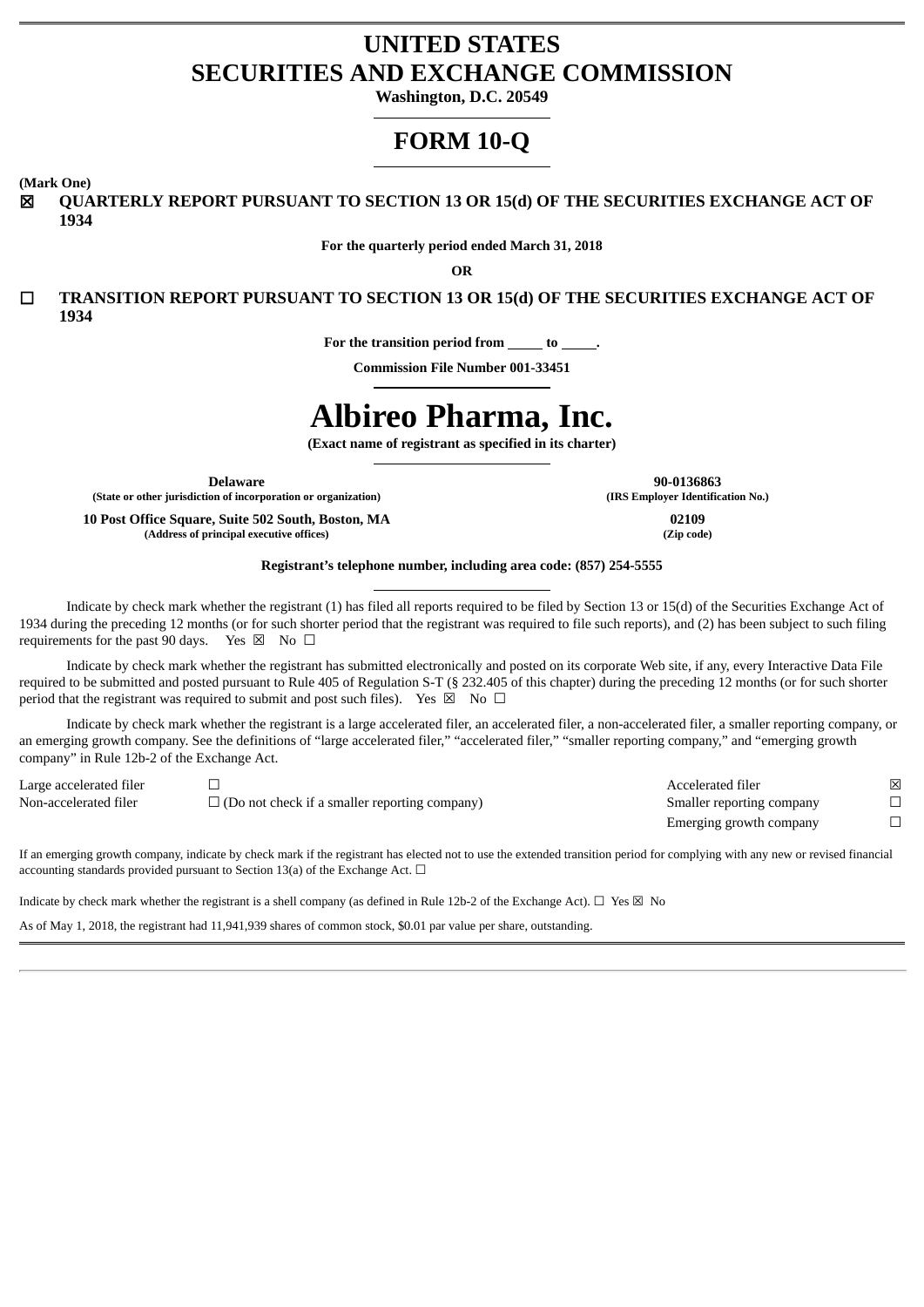| <b>Cautionary Note Regarding Forward-Looking Statements</b>                                                            | 3  |
|------------------------------------------------------------------------------------------------------------------------|----|
| Item 1. Financial Statements                                                                                           |    |
| Condensed Consolidated Balance Sheets (unaudited) at March 31, 2018 and December 31, 2017                              |    |
| Condensed Consolidated Statements of Operations (unaudited) for the Three Months Ended March 31, 2018 and 2017         | 6  |
| Condensed Consolidated Statements of Comprehensive Loss (unaudited) for the Three Months Ended March 31, 2018 and 2017 |    |
| Condensed Consolidated Statements of Cash Flows (unaudited) for the Three Months Ended March 31, 2018 and 2017         | 8  |
| <b>Notes to Condensed Consolidated Financial Statements (unaudited)</b>                                                | 9  |
| <u>Item 2. Management's Discussion and Analysis of Financial Condition and Results of Operations</u>                   | 18 |
| <b>Item 3. Quantitative and Qualitative Disclosures About Market Risk</b>                                              | 24 |
| Item 4. Controls and Procedures                                                                                        | 24 |
| <b>PART II - OTHER INFORMATION</b>                                                                                     |    |
| Item 6. Exhibits                                                                                                       | 26 |
| <b>Signatures</b>                                                                                                      | 27 |

All brand names, trademarks or service marks appearing in this quarterly report are the property of their respective owners. The Registrant's use or display of another party's trademark, service mark, trade dress or product in this quarterly report is not intended to, and does not, imply a relationship with, or endorsement or sponsorship of, the Registrant by such other party.

2

**Page**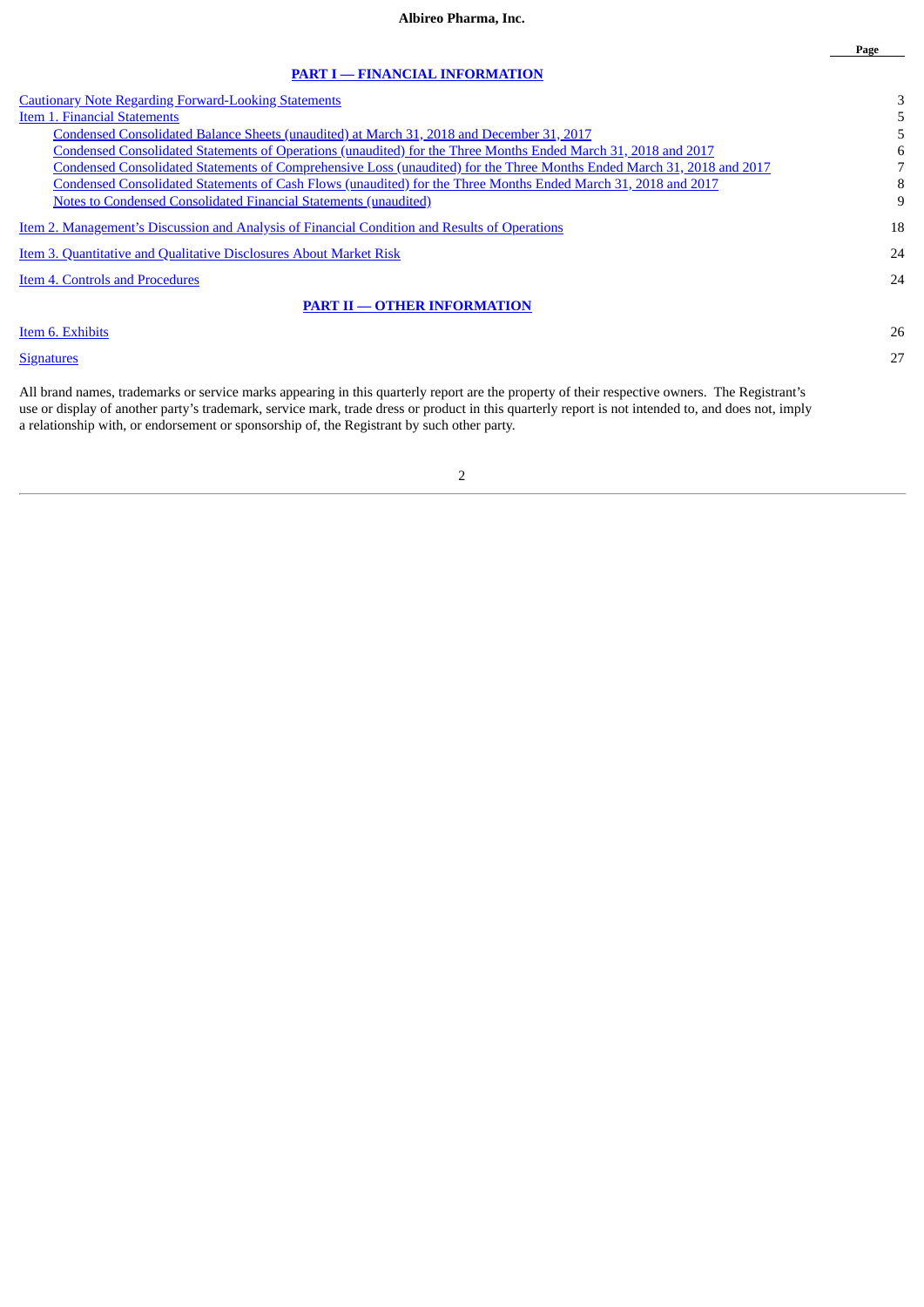#### **CAUTIONARY NOTE REGARDING FORWARD-LOOKING STATEMENTS**

<span id="page-2-0"></span>This quarterly report includes forward-looking statements within the meaning of Section 27A of the Securities Act of 1933, as amended, which we refer to as the Securities Act, and Section 21E of the Securities Exchange Act of 1934, as amended, which we refer to as the Exchange Act, that relate to future events or to our future operations or financial performance. Any forward-looking statement involves known and unknown risks, uncertainties and other factors that may cause our actual results, levels of activity, performance or achievements to differ materially from any future results, levels of activity, performance or achievements expressed or implied by such forward-looking statement. Forward-looking statements include statements, other than statements of historical fact, about, among other things:

- the progress, number, scope, cost, duration or results of our development activities, nonclinical studies and clinical trials of A4250, elobixibat, A3384 or any of our other product candidates or programs, such as the target indication(s) for development or approval, the size, design, population, conduct, cost, objective or endpoints of any clinical trial, or the timing for initiation or completion of or availability of results from any clinical trial (including our planned Phase 3 clinical trial of A4250 in patients with progressive familial intrahepatic cholestasis, or PFIC), for submission or approval of any regulatory filing, or for meeting with regulatory authorities;
- the potential benefits that may be derived from any of our product candidates;
- the timing of and our ability to obtain and maintain regulatory approval of our existing product candidates, any product candidates that we may develop, and any related restrictions, limitations, or warnings in the label of any approved product candidates;
- any payment that HealthCare Royalty Partners III, L.P., or HCR, or EA Pharma Co., Ltd., or EA Pharma, may make to us or any other action or decision that EA Pharma may make concerning elobixibat or our business relationship;
- our future operations, financial position, revenues, costs, expenses, uses of cash, capital requirements, our need for additional financing or the period for which our existing cash resources will be sufficient to meet our operating requirements; or
- our strategies, prospects, plans, expectations, forecasts or objectives.

Words such as, but not limited to, "believe," "expect," "anticipate," "estimate," "forecast," "intend," "may," "plan," "potential," "predict," "project," "targets," "likely," "will," "would," "could," "should," "continue," "scheduled" and similar expressions or phrases, or the negative of those expressions or phrases, are intended to identify forward-looking statements, although not all forward-looking statements contain these identifying words. Although we believe that we have a reasonable basis for each forward-looking statement contained in this report, we caution you that these statements are based on our estimates or projections of the future that are subject to known and unknown risks and uncertainties and other important factors that may cause our actual results, level of activity, performance, experience or achievements to differ materially from those expressed or implied by any forward-looking statement. Actual results, level of activity, performance, experience or achievements may differ materially from those expressed or implied by any forwardlooking statement as a result of various important factors, including our critical accounting policies and risks and uncertainties relating, among other things, to:

- the design, size, duration and endpoints for, and results from, our planned Phase 3 clinical trial of A4250 in patients with PFIC or related extension study, or any other trials that will be required to obtain marketing approval for A4250 to treat patients with PFIC or any other pediatric cholestatic liver disease, for elobixibat to treat nonalcoholic steatohepatitis, or NASH, or for A3384 to treat bile acid malabsorption, or BAM;
- whether favorable findings from clinical trials of A4250 to date, including findings in indications other than PFIC, will be predictive of results from future clinical trials, including the trials comprising our planned Phase 3 PFIC program for A4250;
- whether either or both of the U.S. Food and Drug Administration, or FDA, and European Medicines Agency, or EMA, will determine that the primary endpoint and treatment duration of the planned double blind Phase 3 trial in patients with PFIC are sufficient, even if such primary endpoint is met with statistical significance, to support approval of A4250 in the United States or the European Union, to treat PFIC, a symptom of PFIC, a specific PFIC subtype(s) or otherwise;
- the outcome and interpretation by regulatory authorities of an ongoing third-party study pooling and analyzing long-term PFIC patient data;
- the timing for initiation or completion of, or for availability of data from, the trials comprising the planned Phase 3 PFIC program for A4250, and the outcomes of such trials;
- whether changes made in the process of finalizing the protocol for the planned double blind Phase 3 trial of A4250 in patients with PFIC result in a delay in its initiation;

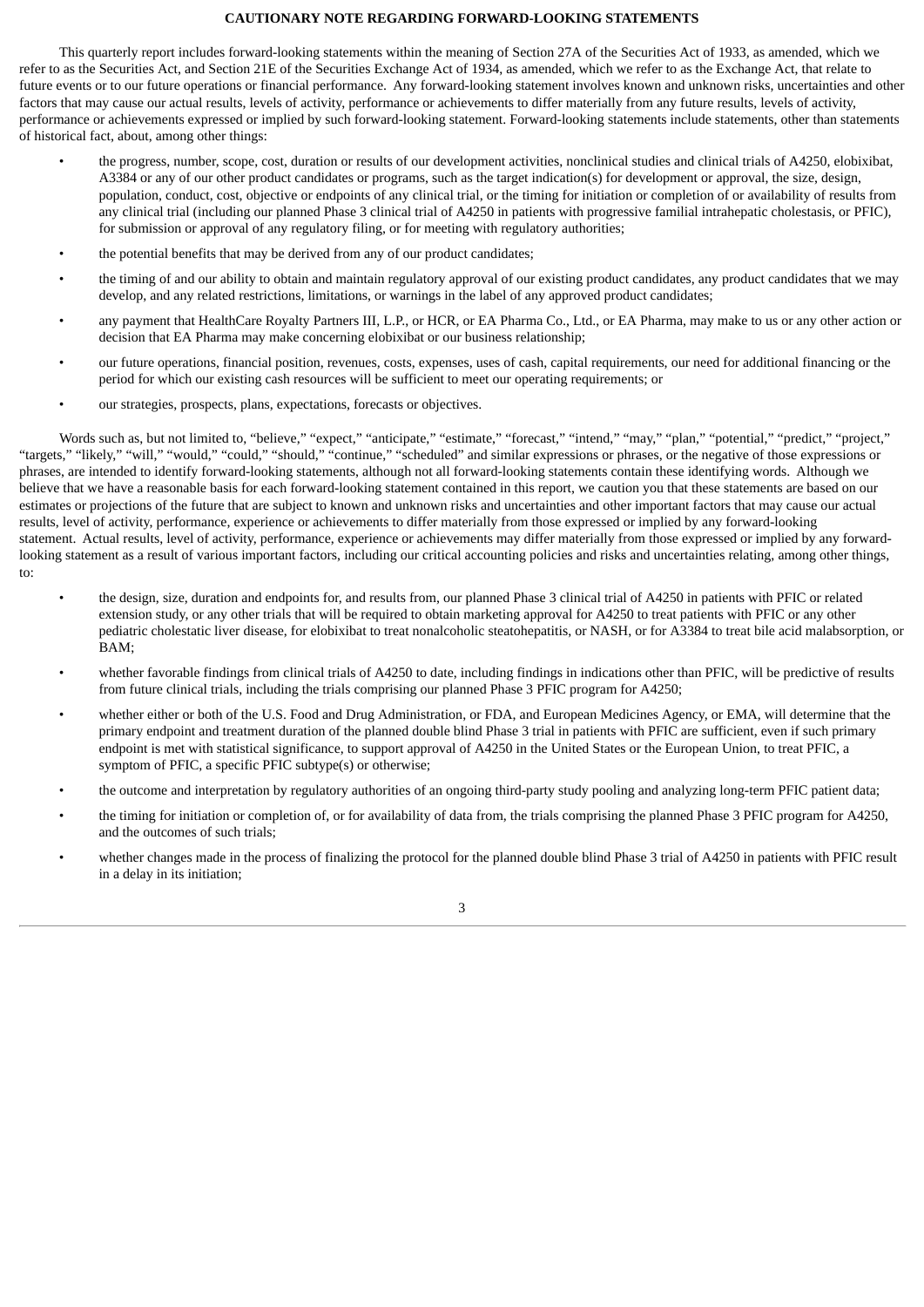- delays or other challenges in the recruitment of patients for the planned double blind Phase 3 trial of A4250;
- whether A4250 will meet the criteria to receive a rare pediatric disease priority review voucher from the FDA when applicable, whether a rare pediatric disease priority review voucher that we may receive in the future for A4250, if any, will be valuable to us, and, if necessary, whether the rare pediatric disease priority review voucher program will be renewed beyond 2020;
- the competitive environment and commercial opportunity for a potential treatment for PFIC and other orphan pediatric cholestatic liver diseases;
- the conduct and results of clinical trials and nonclinical studies and assessments of A4250, elobixibat, A3384 or any of our other product candidates and programs, including the performance of third parties engaged to execute them and difficulties or delays in patient enrollment and data analysis;
- the medical benefit that may be derived from A4250, elobixibat, A3384 or any of our other product candidates;
- the extent to which our agreements with HCR and EA Pharma for elobixibat generate nondilutive income for us;
- the timing and success of submission, acceptance and approval of regulatory filings and any related restrictions, limitations or warnings in the label of any approved product candidates;
- the significant control or influence that EA Pharma has over the commercialization of elobixibat in Japan and the development and commercialization of elobixibat in EA Pharma's other licensed territories;
- whether we elect to seek and, if so, our ability to establish a license or other partnering transaction with a third party for elobixibat in the United States or Europe;
- whether findings from nonclinical studies and clinical trials of IBAT inhibitors will be predictive of future clinical success for a product candidate of ours in the treatment of NASH;
- the accuracy of our estimates regarding expenses, costs, future revenues, uses of cash and capital requirements;
- our ability to obtain additional financing on reasonable terms, or at all;
- our ability to establish additional licensing, collaboration or similar arrangements on favorable terms and our ability to attract collaborators with development, regulatory and commercialization expertise;
- the success of competing third-party products or product candidates;
- our ability to successfully commercialize any approved product candidates, including their rate and degree of market acceptance;
- our ability to expand and protect our intellectual property estate;
- regulatory developments in the United States and other countries;
- the performance of our third-party suppliers, manufacturers and contract research organizations and our ability to obtain alternative sources of raw materials; and
- our ability to attract and retain key personnel.

These and other risks and uncertainties are described in greater detail under the caption "Risk Factors" in Item 1A of Part I of our Annual Report on Form 10-K for the fiscal year ended December 31, 2017, and in other filings that we make with the Securities and Exchange Commission, or SEC. As a result of the risks and uncertainties, the results or events indicated by the forward-looking statements may not occur. We caution you not to place undue reliance on any forward-looking statement.

In addition, any forward-looking statement in this quarterly report represents our views only as of the date of this quarterly report and should not be relied upon as representing our views as of any subsequent date. We anticipate that subsequent events and developments may cause our views to change. Although we may elect to update these forward-looking statements publicly at some point in the future, we specifically disclaim any obligation to do so, except as required by applicable law. Our forward-looking statements do not reflect the potential impact of any future acquisitions, mergers, dispositions, joint ventures or investments we may make.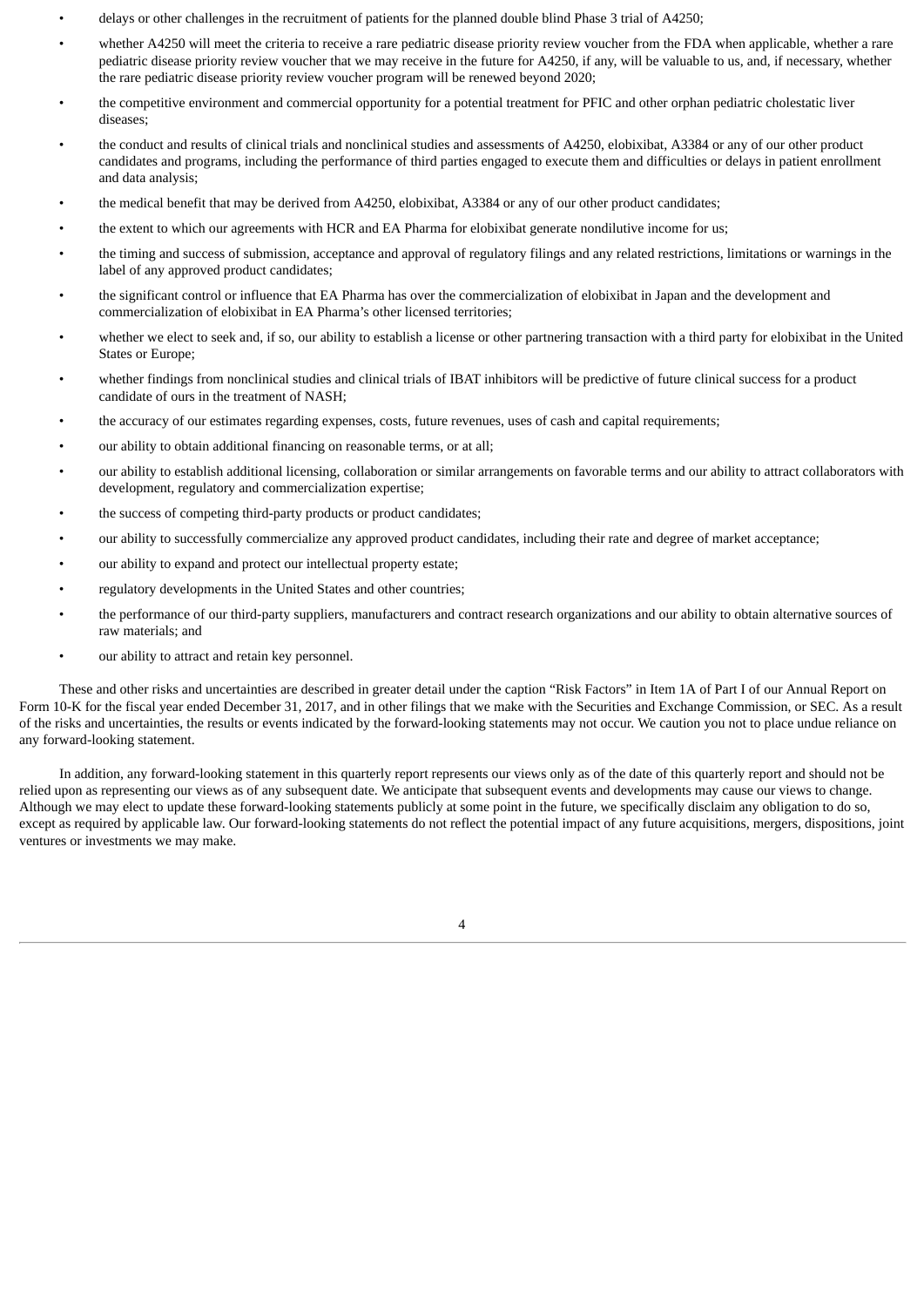## **PART I — FINANCIAL INFORMATION**

### **Albireo Pharma, Inc.**

## **Condensed Consolidated Balance Sheets**

## **(in thousands, except share and per share data)**

## **(unaudited)**

<span id="page-4-2"></span><span id="page-4-1"></span><span id="page-4-0"></span>

|                                                                               | March 31, 2018 | <b>December 31, 2017</b> |
|-------------------------------------------------------------------------------|----------------|--------------------------|
| <b>ASSETS</b>                                                                 |                |                          |
| Current assets:                                                               |                |                          |
| Cash and cash equivalents                                                     | \$<br>192,916  | \$<br>53,231             |
| Prepaid expenses and other assets                                             | 661            | 1,054                    |
| Other receivables                                                             | 1,438          | 726                      |
| Total current assets                                                          | 195,015        | 55,011                   |
| Property and equipment, net                                                   | 172            | 178                      |
| Goodwill                                                                      | 17,260         | 17,260                   |
| Other noncurrent assets                                                       | 449            | 775                      |
| <b>Total assets</b>                                                           | \$<br>212,896  | \$<br>73,224             |
| <b>LIABILITIES AND STOCKHOLDERS' EQUITY</b>                                   |                |                          |
| Current liabilities:                                                          |                |                          |
| Trade payables                                                                | \$<br>2,248    | \$<br>1,350              |
| Accrued expenses                                                              | 4,497          | 6,105                    |
| Other liabilities                                                             | 411            | 474                      |
| Total current liabilities                                                     | 7,156          | 7,929                    |
| Liability related to sale of future royalties                                 | 45,533         |                          |
| Long-term liabilities                                                         | 41             | 42                       |
| <b>Total liabilities</b>                                                      | 52,730         | 7,971                    |
| Stockholders' Equity:                                                         |                |                          |
| Common stock, \$0.01 par value per share - 30,000,000 authorized at March 31, |                |                          |
| 2018 and December 31, 2017; 11,897,146 and 8,902,784                          |                |                          |
| issued and outstanding at March 31, 2018 and December 31, 2017, respectively  | 119            | 89                       |
| Additional paid in capital                                                    | 209,830        | 114,522                  |
| Accumulated other comprehensive income                                        | 2,195          | 1,001                    |
| Accumulated deficit                                                           | (51, 978)      | (50, 359)                |
| Total stockholders' equity                                                    | 160,166        | 65,253                   |
| Total liabilities and stockholders' equity                                    | \$<br>212,896  | \$<br>73,224             |

**See accompanying notes to Condensed Consolidated Financial Statements.**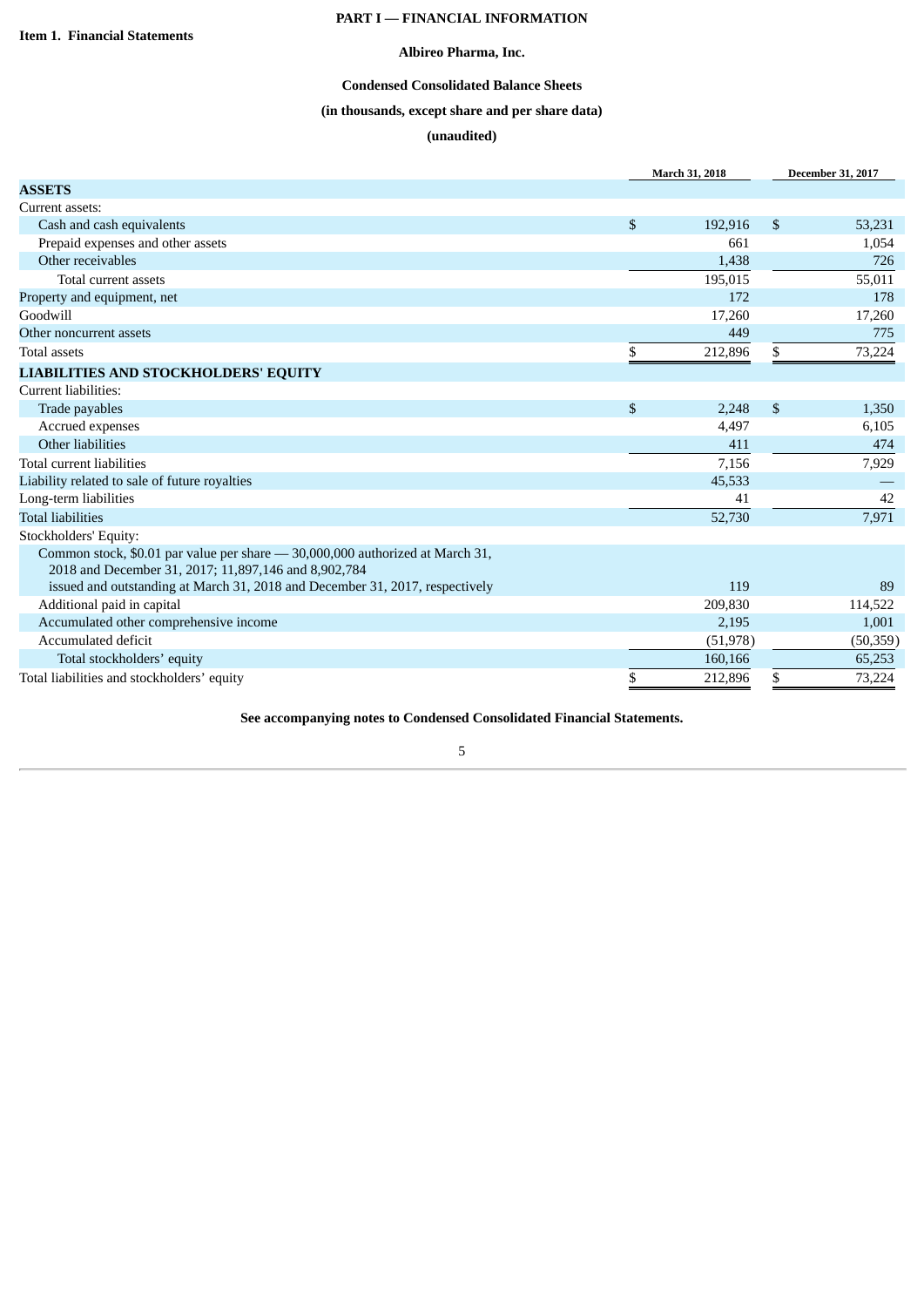## **Condensed Consolidated Statements of Operations**

## **(in thousands, except share and per share data)**

## **(unaudited)**

<span id="page-5-0"></span>

| Three Months Ended March 31, |            |              |           |
|------------------------------|------------|--------------|-----------|
|                              |            |              | 2017      |
|                              | 11,202     | $\mathbb{S}$ |           |
|                              |            |              |           |
|                              | 6,151      |              | 2,812     |
|                              | 4,128      |              | 3,212     |
|                              | 1,504      |              | 74        |
|                              | 11,783     |              | 6,098     |
|                              | (581)      |              | (6,097)   |
|                              | (1,016)    |              | (249)     |
|                              | (22)       |              | (325)     |
|                              | (1,619)    |              | (6,671)   |
|                              |            |              |           |
|                              | (1,619)    | \$.          | (6, 671)  |
|                              | (0.15)     |              | (1.06)    |
|                              | 10,896,575 |              | 6,292,644 |
|                              |            | 2018         |           |

**See accompanying notes to Condensed Consolidated Financial Statements.**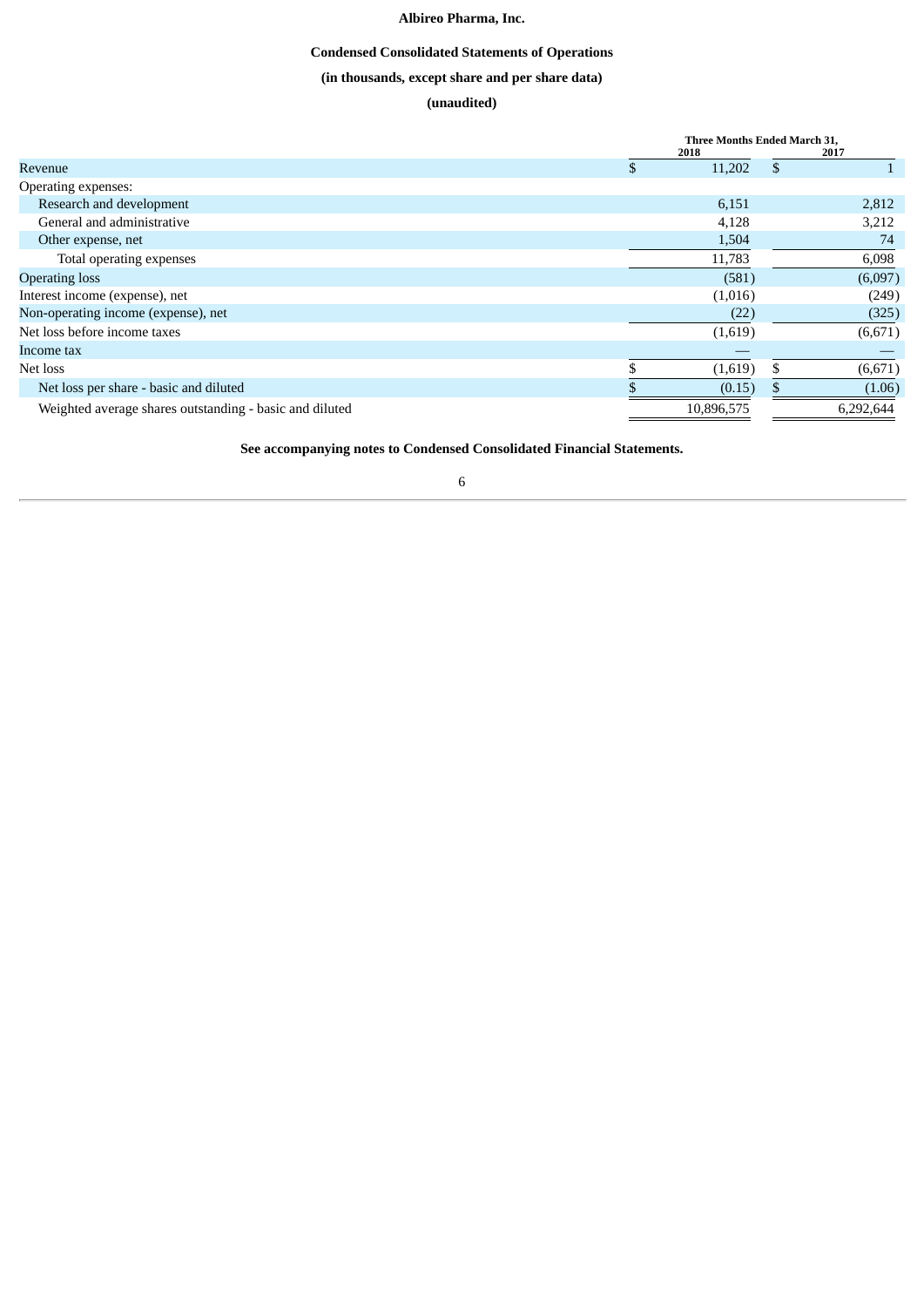## **Condensed Consolidated Statements of Comprehensive Loss**

## **(in thousands)**

## **(unaudited)**

<span id="page-6-0"></span>

|                                         | Three Months Ended March 31, |  |          |
|-----------------------------------------|------------------------------|--|----------|
|                                         | 2018                         |  | 2017     |
| Net loss                                | (1,619)                      |  | (6,671)  |
| Other comprehensive loss:               |                              |  |          |
| Foreign currency translation adjustment | 1,194                        |  | (479)    |
| Total other comprehensive income (loss) | 1,194                        |  | (479)    |
| Total comprehensive loss                | (425)                        |  | (7, 150) |

**See accompanying notes to Condensed Consolidated Financial Statements.**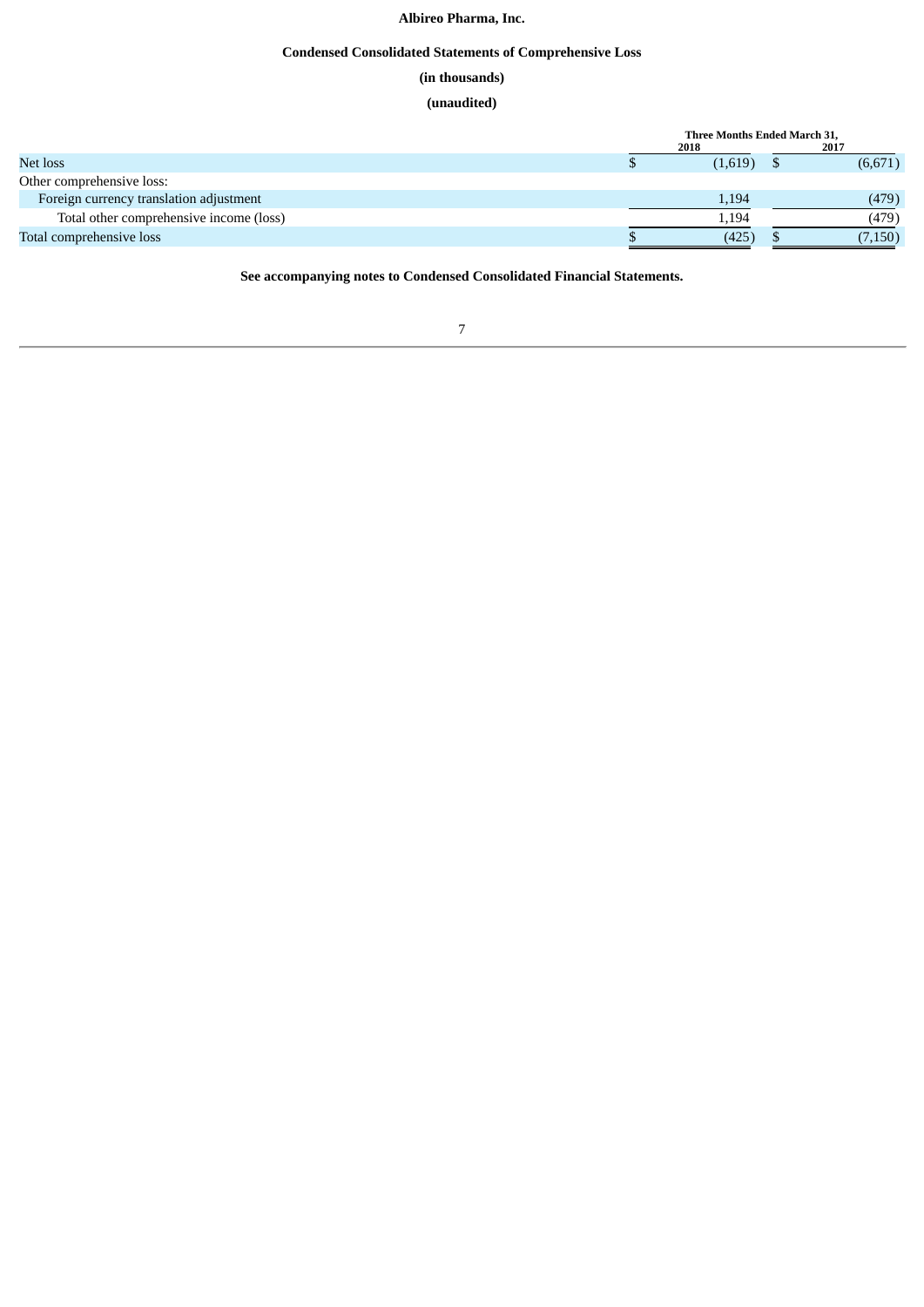## **Condensed Consolidated Statements of Cash Flows**

## **(in thousands)**

## **(unaudited)**

<span id="page-7-0"></span>

|                                                                             | Three Months Ended March 31, |    |         |
|-----------------------------------------------------------------------------|------------------------------|----|---------|
| Cash flows from operating activities:                                       | 2018                         |    | 2017    |
| Net loss                                                                    | \$<br>(1,619)                | \$ | (6,671) |
| Adjustments to reconcile net loss to net cash used in operating activities: |                              |    |         |
| Non cash interest expense on liability related to royalty monetization      | 1,007                        |    |         |
| Accretion of debt discount and amortization of issuance costs               |                              |    | 171     |
| Depreciation and amortization                                               | 53                           |    | -5      |
| Change in fair value of financial instruments                               |                              |    | 333     |
| Stock-based compensation expense                                            | 1,188                        |    | 1,405   |
| Non cash loss on foreign currency remeasurement                             | 1,200                        |    |         |
| Changes in operating assets and liabilities:                                |                              |    |         |
| Trade receivables                                                           |                              |    | 26      |
| Prepaid expenses and other current assets                                   | 401                          |    | 8       |
| Other receivables                                                           | (738)                        |    | (300)   |
| Other non current assets                                                    | 332                          |    | (77)    |
| Trade payables                                                              | 924                          |    | 334     |
| Accrued expenses                                                            | (1,581)                      |    | (3,623) |
| Other liabilities and long-term liabilities                                 | (69)                         |    | (140)   |
| Net cash provided by (used in) operating activities                         | 1,098                        |    | (8,529) |
| Cash flows from investing activities:                                       |                              |    |         |
| Purchase of property, plant and equipment                                   | (47)                         |    | (95)    |
| Net cash used in investing activities                                       | (47)                         |    | (95)    |
| Cash flows from financing activities:                                       |                              |    |         |
| Proceeds from issuance of common stock, net of issuance costs               | 94,150                       |    |         |
| Proceeds from royalty liability agreement                                   | 44,525                       |    |         |
| Payments of principal on borrowings                                         |                              |    | (789)   |
| Net cash provided by (used in) financing activities                         | 138,675                      |    | (789)   |
| Effect of exchange rate changes on cash and cash equivalents                | (41)                         |    | (375)   |
| Net increase (decrease) in cash and cash equivalents                        | 139,685                      |    | (9,788) |
| Cash and cash equivalents-beginning of period                               | 53,231                       |    | 29,931  |
| Cash and cash equivalents-end of period                                     | \$<br>192,916                | \$ | 20,143  |
| Supplemental disclosures of cash flow information:                          |                              |    |         |
| Cash paid for interest                                                      | \$                           | \$ | 78      |

**See accompanying notes to Condensed Consolidated Financial Statements.**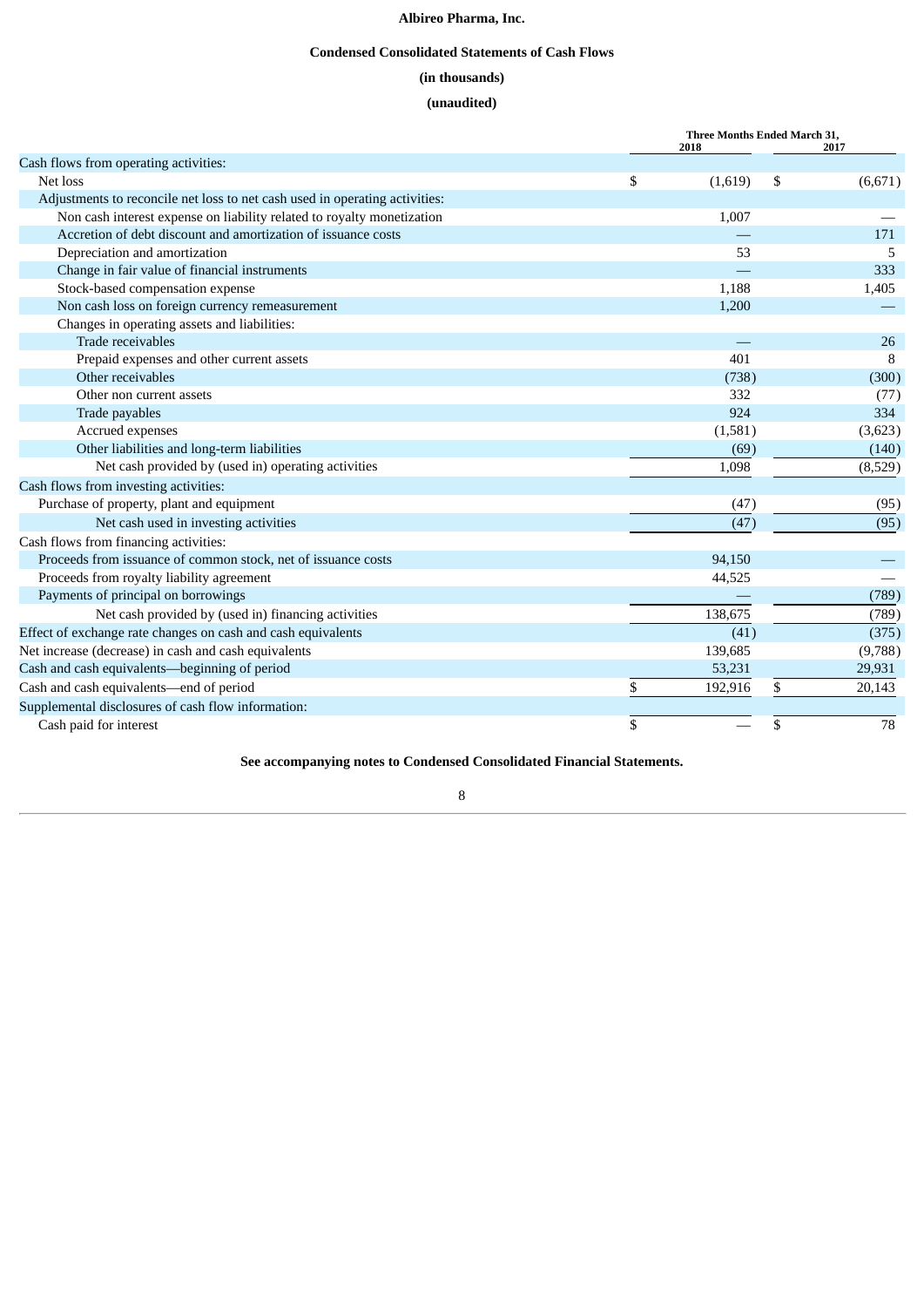#### **Notes to Condensed Consolidated Financial Statements**

#### **(unaudited)**

#### <span id="page-8-0"></span>**1. Summary of significant accounting policies and basis of presentation**

#### *Organization*

Albireo Pharma, Inc. (Parent), together with its direct and indirect subsidiaries (the Company), is a clinical-stage biopharmaceutical company focused on the development and commercialization of novel bile acid modulators to treat orphan pediatric liver diseases and other liver and gastrointestinal diseases and disorders. The Company's clinical pipeline includes a Phase 3 product candidate, a Phase 2 product candidate, and elobixibat, which is approved in Japan for the treatment of chronic constipation. A4250, the Company's Phase 3 lead product candidate, is in development initially for the treatment of patients with progressive familial intrahepatic cholestasis (PFIC), a rare, life-threatening genetic disorder affecting young children.

#### *Basis of presentation*

The accompanying unaudited Condensed Consolidated Financial Statements have been prepared in accordance with U.S. generally accepted accounting principles (GAAP) for interim financial information, the instructions to Form 10-Q and Article 10 of Regulation S-X. Accordingly, they do not include all of the information and footnotes required by GAAP for complete financial statements and should be read in conjunction with the audited consolidated financial statements and accompanying notes included in Parent's Annual Report on Form 10-K for the fiscal year ended December 31, 2017. In the opinion of management, all adjustments (including normal recurring accruals) considered necessary for fair presentation have been included in the Condensed Consolidated Financial Statements. The results of operations for the three months ended March 31, 2018 are not necessarily indicative of the results that may be expected for the full fiscal year, any other interim period or any future fiscal year.

Any reference in these notes to applicable guidance is meant to refer to the authoritative GAAP as found in the Accounting Standards Codification (ASC) and Accounting Standards Update (ASU) of the Financial Accounting Standards Board (FASB).

#### *Principles of consolidation*

The accompanying Condensed Consolidated Financial Statements include the accounts of Parent and its direct or indirect wholly owned subsidiaries, Albireo Limited, Albireo AB, Elobix AB, Albireo, Inc., Albireo Security Corp. and Biodel UK Limited. All intercompany balances and transactions have been eliminated in consolidation.

#### *Foreign currency translation*

#### *Functional and presentation currency*

Items included in the financial statements of each entity comprising the Company are measured using the currency of the primary economic environment in which the entity operates (the functional currency). The functional currency for Parent, Albireo, Inc. and Albireo Security Corp. is the U.S. Dollar (USD), the functional currency for Albireo Limited, Elobix AB and Biodel UK Limited is the Euro, and the functional currency for Albireo AB is the Swedish Krona (SEK). The Company consolidates its financial statements in USD.

#### *Transactions and balances*

Foreign currency transactions in each entity comprising the Company are remeasured into the functional currency of the entity using the exchange rates prevailing at the respective transaction dates. Foreign exchange gains and losses resulting from the settlement of such transactions and from the translation at period-end exchange rates of monetary assets and liabilities denominated in foreign currencies are recognized within Other (income) expense, net in the Condensed Consolidated Statements of Operations as part of operating expenses.

The results and financial position of the Company that have a functional currency different from the USD are translated into the presentation currency as follows:

- a. assets and liabilities presented are translated at the closing exchange rate as of March 31, 2018 and December 31, 2017;
- b. income and expenses for each statement of comprehensive income (loss) are translated at the average exchange rate for the applicable period;

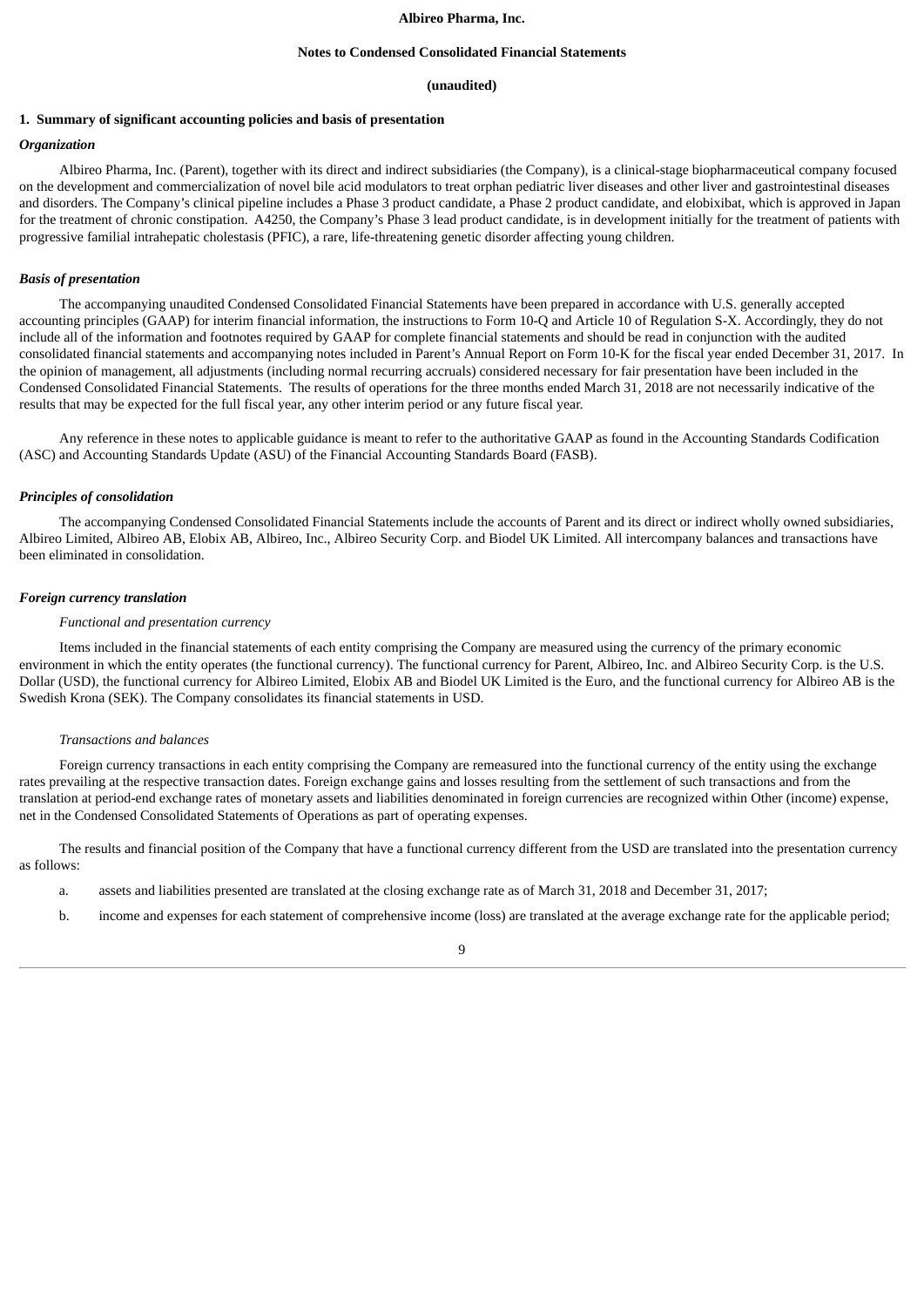- c. significant transactions use the closing exchange rate on the date of the transaction; and
- d. all resulting exchange differences arising from such translation are recognized directly in other comprehensive income (loss) and presented as a separate component of equity.

#### *Use of estimates*

The preparation of financial statements in conformity with GAAP requires management to make estimates and assumptions that affect the amounts of assets, liabilities, revenues and expenses reported in the financial statements and accompanying notes. Management must apply significant judgment in this process. On an ongoing basis, the Company evaluates its estimates and assumptions, including but not limited to accruals, deferred tax assets and royalty monetization liability estimated at fair value. Actual results could materially differ from these estimates.

#### *Fair value of financial instruments*

When measuring the fair value of financial instruments, the Company evaluates valuation techniques such as the market approach, the income approach and the cost approach. A three-level valuation hierarchy, which prioritizes the inputs to valuation techniques that are used to measure fair value, is based upon whether such inputs are observable or unobservable.

Observable inputs reflect market data obtained from independent sources, while unobservable inputs reflect market assumptions made by the reporting entity. The three-level hierarchy for the inputs to valuation techniques is briefly summarized as follows:

Level 1—Observable inputs such as quoted prices (unadjusted) for *identical* instruments in active markets;

Level 2—Observable inputs such as quoted prices for *similar* instruments in active markets, quoted prices for identical or similar instruments in markets that are not active, or model-derived valuations whose significant inputs are observable for substantially the full term of the assets or liabilities; and

Level 3—Unobservable inputs that reflect the reporting entity's estimate of assumptions that market participants would use in pricing the asset or liability.

#### *Research and development expenses*

Research and development costs are expensed as incurred and include primarily salaries, benefits and other staff-related costs; clinical trial and related clinical manufacturing costs; contract services and other outside costs.

The Company's nonclinical studies and clinical trials are performed by third-party contract research organizations (CROs). Some of these expenses are billed monthly for services performed, while others are billed based upon milestones achieved. For nonclinical studies, the significant factors used in estimating accruals include the percentage of work completed to date and contract milestones achieved. For clinical trial expenses, the significant factors used in estimating accruals include the number of patients enrolled and percentage of work completed to date or contract milestones achieved. The Company's estimates are highly dependent upon the timeliness and accuracy of the data provided by the respective CROs regarding the status of the contracted activity, with adjustments made when deemed necessary.

#### *Revenue recognition*

In 2012, the Company entered into a license agreement (the Agreement) with EA Pharma Co., Ltd. (EA Pharma, formerly Ajinomoto Pharmaceuticals Co., Ltd.) to develop a select product candidate (elobixibat) for registration and subsequent commercialization in select markets. In conjunction with the Agreement, the Company granted EA Pharma a non-exclusive license to its intellectual property, and is entitled to payments resulting from pharmaceutical ingredient or related procurement services. Revenue related to these payments is recorded on a net basis; in this instance, the Company acts as an agent, as it does not have discretion to change suppliers and does not perform any part of the services or manufacture of the subject pharmaceutical ingredients. The costs associated with these activities are netted against the related revenue in the condensed consolidated statements of operations.

As of March 31, 2018, the Company is eligible to receive additional regulatory-based milestone amounts of up to approximately €4.3 million (\$5.3 million based on the Euro to USD exchange rate as of March 31, 2018). The upfront cash payment and any payments for milestones and royalties are nonrefundable, non-creditable and not subject to set-off. In December 2017, the Company executed a royalty interest acquisition agreement (RIAA) with HealthCare Royalty Partners III, L.P. (HCR) which is detailed below.

The Agreement will continue until the last royalty period for any product in the territory, which is defined as the period when there are no remaining patent rights or regulatory exclusivity in place for any products subject to royalties. EA Pharma may terminate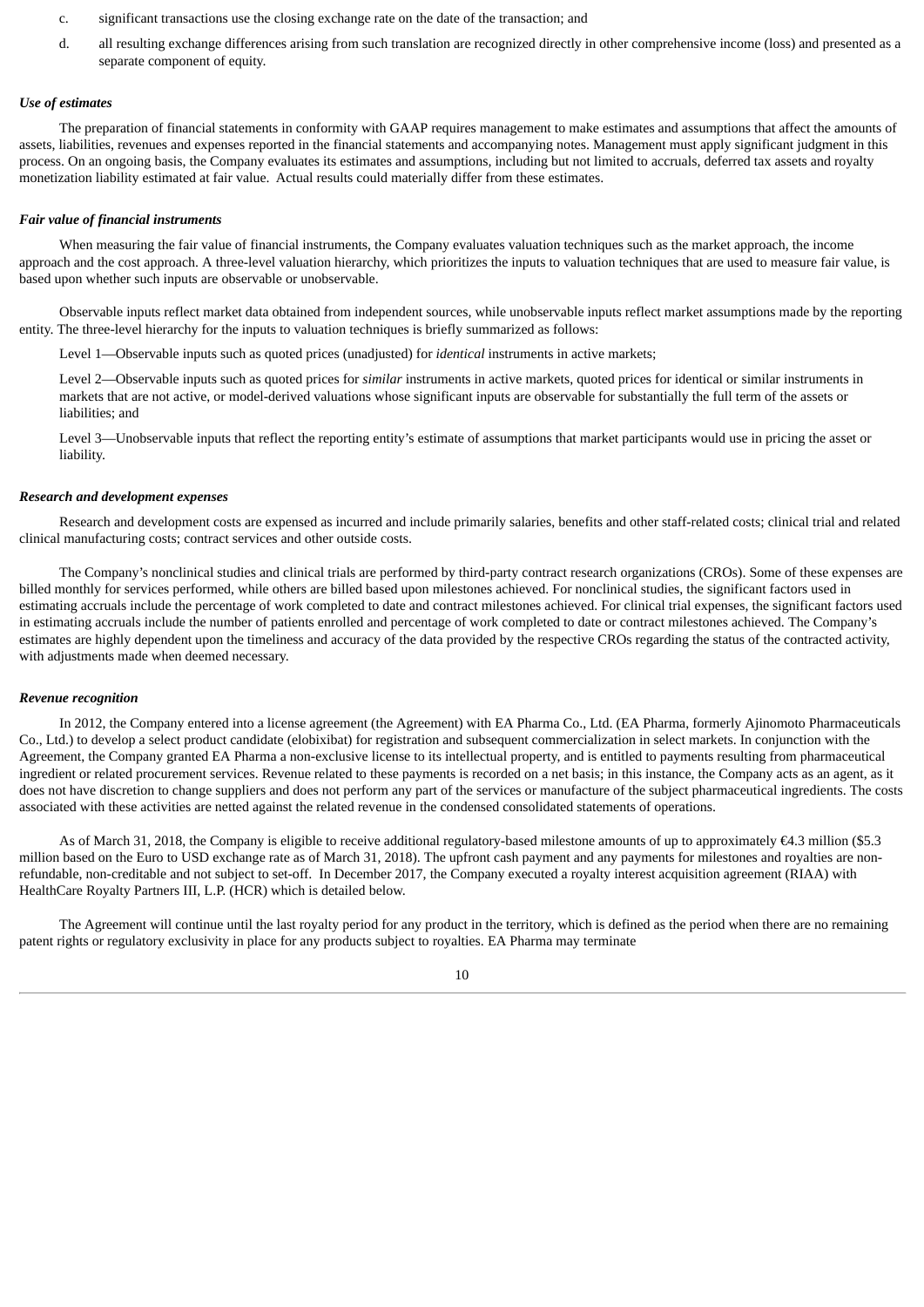the Agreement at will upon 180 days' prior written notice to the Company. Either party may terminate the Agreement for the other party's uncured material breach or insolvency and in certain other circumstances agreed to by the parties.

The Company assessed this arrangement in accordance with Accounting Standards Codification (ASC) Topic 606, *Revenue from Contracts with Customers* (ASC 606), and concluded that the contract counterparty, EA Pharma, is a customer. The Company identified the following material promises under the arrangement: (1) a sub-licensable and non-exclusive license to use the Company's intellectual property and collaboration compounds to conduct research activities and (2) the technology transfer of the Albireo intellectual property and compound. Participation on the joint development committee ("JDC") and joint commercialization committee ("JCC") was determined to be quantitatively and qualitatively immaterial and therefore is excluded from performance obligations. The license was determined to not be distinct from the technology transfer; as such, the Company determined that these promises should be combined into a single performance obligation.

Under the Agreement, in order to evaluate the appropriate transaction price, the Company determined that the upfront amount constituted the entirety of the consideration to be included in the transaction price as of the outset of the arrangement, which was allocated to the single performance obligation. At the outset of the arrangement, the transaction price included only the €10.0 million upfront consideration received, and was increased to include the \$8.0 million received in conjunction with the 2015 amendment. The potential milestone payments were excluded from the transaction price, as all milestone amounts were fully constrained. In April 2013, December 2015, and October 2016, the Company achieved various development milestone events, and recognized revenue related to these events; because the Company previously satisfied its performance obligation to deliver the license, the Company recorded these milestone payments as received. The Company will reevaluate the transaction price at the end of each reporting period and as other uncertain events are resolved or other changes in circumstances occur, and, if necessary, adjust its estimate of the transaction price.

In January 2018, the Japanese Ministry of Health Labour and Welfare (MHLW) approved a new drug application filed by EA Pharma for elobixibat for the treatment of chronic constipation, for which the Company received a milestone payment of \$11.2 million. Based on the regulatory approval, the Company determined that the milestone was no longer at risk of significant reversal. As such, because the single performance obligation had previously been satisfied, the Company recognized this amount in full in Q1 2018.

Revenue associated with the performance obligation was recognized as the performance obligation was satisfied, which occurred upon the transfer of the license and technology transfer in 2012. \$11.2 million was recognized as revenue in Q1 2018, and there was no deferred revenue or contract asset as of March 31, 2018.

#### *Monetization of Future Royalties*

In December 2017, the Company executed the RIAA with HCR pursuant to which it sold to HCR the right to receive all royalties and sales milestones potentially payable to the Company under the Agreement, up to a specified maximum "cap" amount of \$78.8 million, based on the funds the Company received from HCR to date. The Company received \$44.5 million from HCR, net of certain transaction expenses, under the RIAA and the Company is eligible to receive an additional \$15.0 million under the RIAA if a specified sales milestone is achieved for elobixibat in Japan. If the cap amount is reached, the Company will again become eligible to receive royalties and sales milestones for elobixibat from EA Pharma under the Agreement. If EA Pharma does not successfully commercialize elobixibat in Japan, the Company may not receive any future payments under its RIAA or the Agreement. The Company is obligated to make royalty interest payments to HCR under the RIAA only to the extent it receives future royalties, sales milestones or other specified payments from EA Pharma. Although the Company sold its rights to receive royalties from the sales of elobixibat in Japan, as a result of its ongoing involvement in the cash flows related to these royalties, the Company will continue to account for these royalties as revenue. The Company recorded the \$44.5 million as a liability related to sale of future royalties (royalty obligation) in the balance sheet at March 31, 2018. The royalty obligation will be amortized using the effective interest rate method, based on the Company's best estimate of the time it will take to reach the capped amount. The following table shows the activity within the liability account during the period from the inception of the royalty transaction in December 2017 to March 31, 2018:

|                                                                        |    | <b>March 31, 2018</b> |
|------------------------------------------------------------------------|----|-----------------------|
|                                                                        |    | (in thousands)        |
| Liability related to sale of future royalties—beginning balance        |    |                       |
| Proceeds from sale of future royalties, net                            |    | 44.525                |
| Non cash interest expense on liability related to royalty monetization |    | 1,007                 |
| Liability related to sale of future royalties—ending balance           | .S | 45.532                |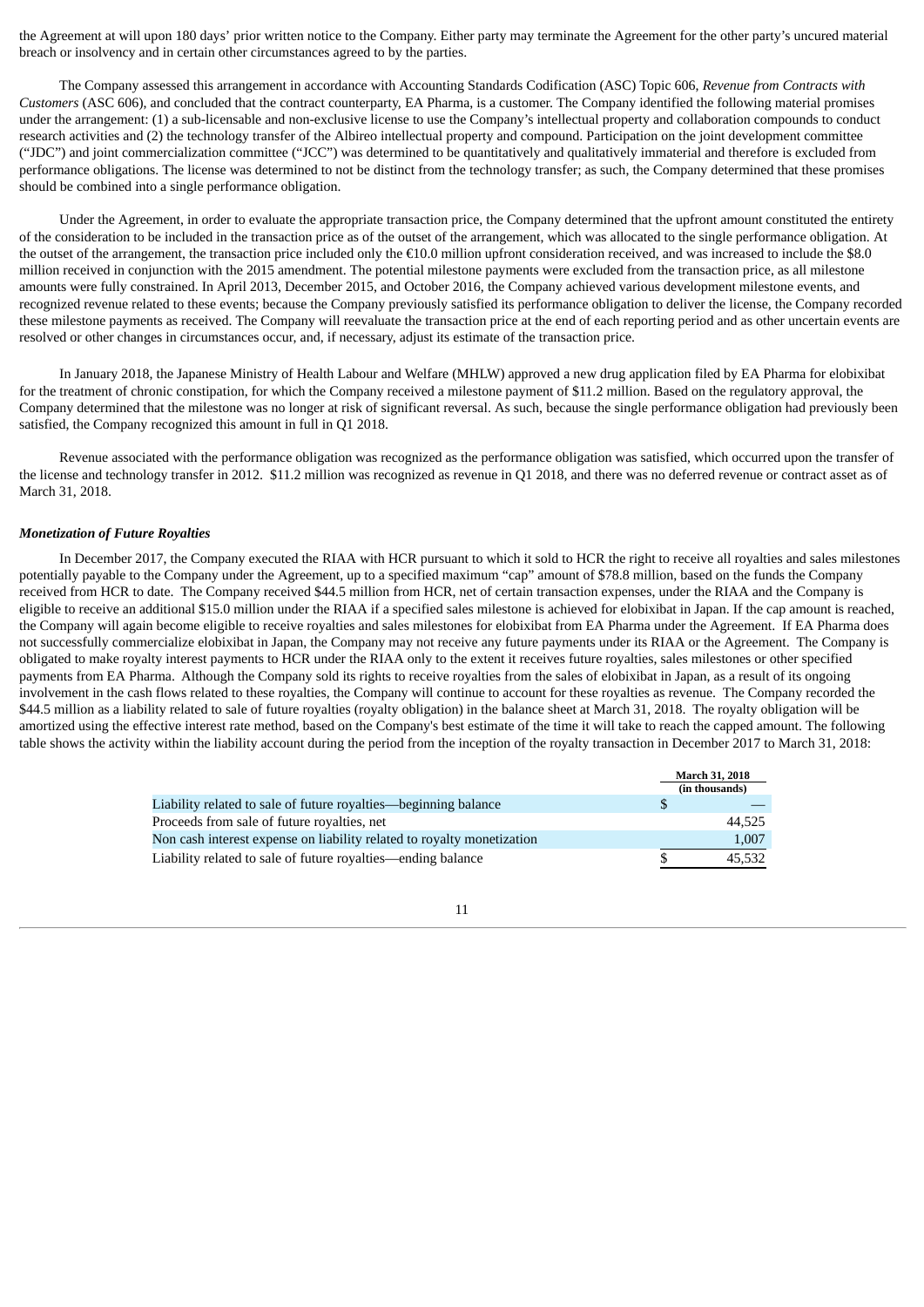As royalties are remitted to HCR, the balance of the royalty obligation will be effectively repaid over the life of the agreement. In order to determine the amortization of the royalty obligation, the Company is required to estimate the total amount of future royalty payments to be received and submitted to HCR, as noted above, based on the Company's best estimate of the time it will take to reach the capped amount. The sum of these amounts less the \$44.5 million proceeds the Company received will be recorded as interest expense over the life of the royalty obligation. Since inception, the Company's estimate of its total interest expense resulted in a quarterly effective interest rate of approximately 3.95%. The Company periodically assesses the estimated royalty payments to HCR and to the extent such payments are greater or less than its initial estimates or the timing of such payments is materially different than its original estimates, the Company will prospectively adjust the accretion of interest on the royalty obligation. There are a number of factors that could materially affect the amount and the timing of royalty payments, most of which are not within the Company's control. Such factors include, but are not limited to, the rate of elobixibat prescriptions, the number of doses administered, the introduction of competing products, manufacturing or other delays, biosimilar competition, patent protection, adverse events that result in governmental health authority imposed restrictions on the use of the drug products, significant changes in foreign exchange rates as the royalties remitted to HCR are in U.S. dollars while sales of elobixibat are in Japanese yen, and sales never achieving forecasted numbers, which would result in reduced royalty payments, reduced non-cash royalty revenues and reduced non-cash interest expense over the life of the royalty obligation.

#### *Loss contingencies*

Loss contingencies are recorded as liabilities when it is probable that a liability has occurred and the amount of loss is reasonably estimable. Disclosure is required when there is a reasonable possibility that an ultimate loss will be material. Contingent liabilities are often resolved over long periods of time. Estimating probable losses requires analysis that often depends on judgments about potential actions by third parties, such as regulators.

#### *Recently adopted accounting pronouncements*

Effective January 1, 2018, the Company adopted ASC Topic 606, *Revenue from Contracts with Customers*, using the modified retrospective transition method. Under this method, results for reporting periods beginning after January 1, 2018 are presented under ASC 606, while prior period amounts are not adjusted and continue to be reported in accordance with ASC 605. This standard applies to all contracts with customers, except for contracts that are within the scope of other standards, such as leases, insurance, collaboration arrangements and financial instruments. Under ASC 606, an entity recognizes revenue when its customer obtains control of promised goods or services, in an amount that reflects the consideration which the entity expects to receive in exchange for those goods or services. To determine revenue recognition for arrangements that an entity determines are within the scope of ASC 606, the entity performs the following five step analysis (i) identify the contract(s) with a customer; (ii) identify the performance obligations in the contract; (iii) determine the transaction price; (iv) allocate the transaction price to the performance obligations in the contract; and (v) recognize revenue when (or as) the entity satisfies a performance obligation. The Company only applies the five-step analysis to contracts when it is probable that the entity will collect the consideration it is entitled to in exchange for the goods or services it transfers to the customer. At contract inception, once the contract is determined to be within the scope of ASC 606, the Company assesses the goods or services promised within each contract, determines those that are performance obligations, and assesses whether each promised good or service is distinct. The Company then recognizes as revenue the amount of the transaction price that is allocated to the respective performance obligation when (or as) the performance obligation is satisfied.

The Company enters into licensing agreements which are within the scope of ASC 606, under which it may exclusively license rights to research, develop, manufacture and commercialize its product candidates to third parties. The terms of these arrangements may include payment to the Company of one or more of the following: non-refundable, upfront license fees; reimbursement of certain costs; development, regulatory and commercial milestone payments; and royalties on net sales of licensed products.

In determining the appropriate amount of revenue to be recognized as the Company fulfills its obligations under each of its agreements, the Company performs the following steps: (i) identification of the promised goods or services in the contract; (ii) determination of whether the promised goods or services are performance obligations, including whether they are distinct in the context of the contract; (iii) measurement of the transaction price, including the constraint on variable consideration; (iv) allocation of the transaction price to the performance obligations; and (v) recognition of revenue when (or as) the Company satisfies each performance obligation. As part of the accounting for these arrangements, the Company must use significant judgment to determine: (a) the number of performance obligations based on the determination under step (ii) above and (b) the transaction price under step (iii) above. The Company uses judgment to determine whether milestones or other variable consideration, except for royalties, should be included in the transaction price as described further below. The transaction price is allocated to each performance obligation on a relative stand-alone selling price basis, for which the Company recognizes revenue as or when the performance obligations under the contract are satisfied.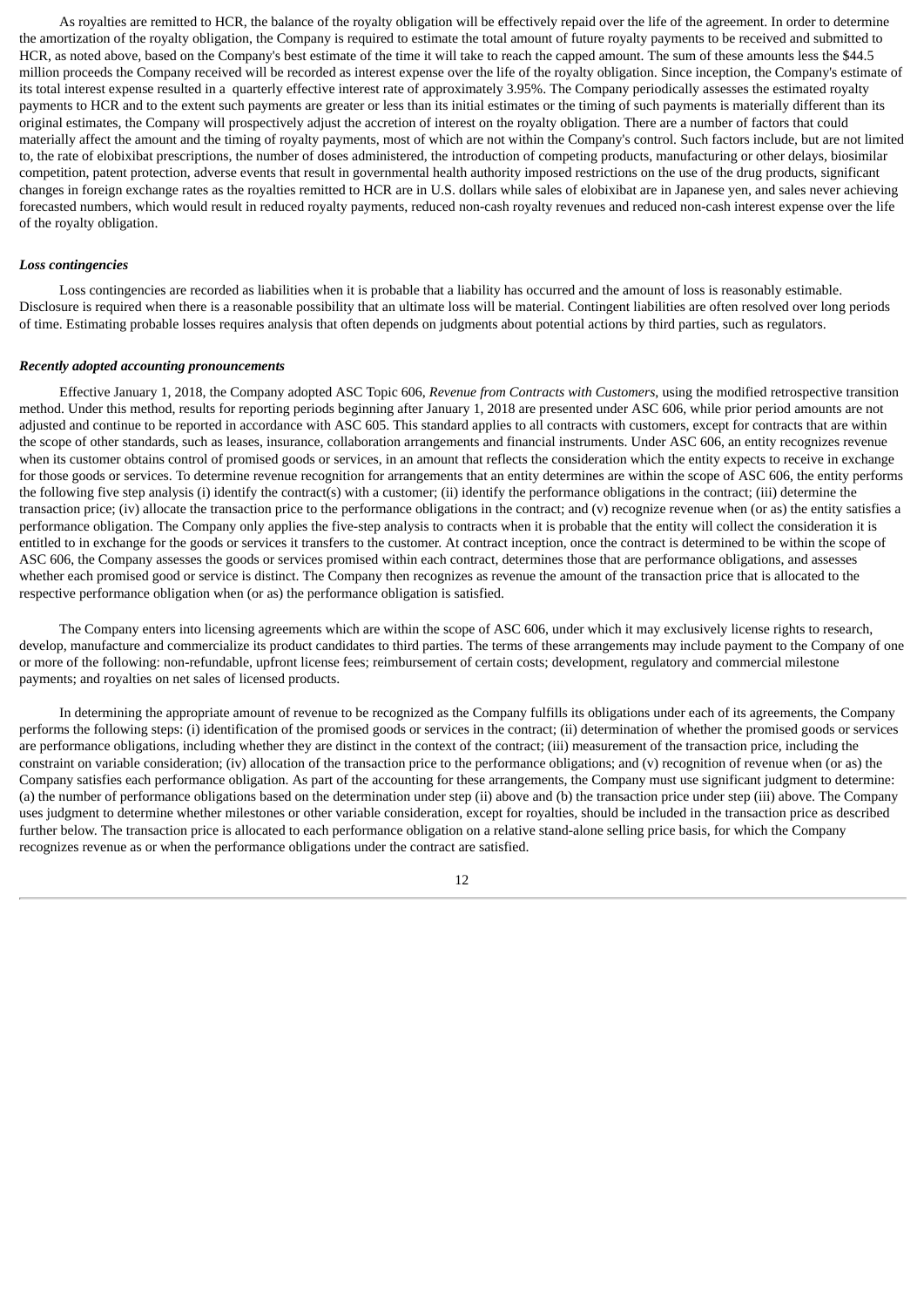Amounts received prior to revenue recognition are recorded as deferred revenue. Amounts expected to be recognized as revenue within the 12 months following the balance sheet date are classified as current portion of deferred revenue in the accompanying consolidated balance sheets. Amounts not expected to be recognized as revenue within the 12 months following the balance sheet date are classified as deferred revenue, net of current portion.

#### *Exclusive Licenses*

If the license to the Company's intellectual property is determined to be distinct from the other promises or performance obligations identified in the arrangement, the Company recognizes revenue from non-refundable, upfront fees allocated to the license when the license is transferred to the customer and the customer is able to use and benefit from the license. In assessing whether a promise or performance obligation is distinct from the other promises, the Company considers factors such as the research, development, manufacturing and commercialization capabilities of the collaboration partner and the availability of the associated expertise in the general marketplace. In addition, the Company considers whether the collaboration partner can benefit from a promise for its intended purpose without the receipt of the remaining promise, whether the value of the promise is dependent on the unsatisfied promise, whether there are other vendors that could provide the remaining promise, and whether it is separately identifiable from the remaining promise. For licenses that are combined with other promises, the Company utilizes judgment to assess the nature of the combined performance obligation to determine whether the combined performance obligation is satisfied over time or at a point in time and, if over time, the appropriate method of measuring progress for purposes of recognizing revenue. The Company evaluates the measure of progress each reporting period and, if necessary, adjusts the measure of performance and related revenue recognition. The measure of progress, and thereby periods over which revenue should be recognized, are subject to estimates by management and may change over the course of the research and development and licensing agreement. Such a change could have a material impact on the amount of revenue the Company records in future periods.

#### *Milestone Payments*

At the inception of each arrangement that includes development milestone payments, the Company evaluates whether the milestones are considered probable of being achieved and estimates the amount to be included in the transaction price using the most likely amount method. If it is probable that a significant revenue reversal would not occur, the associated milestone value is included in the transaction price. Milestone payments that are not within the control of the Company or the licensee, such as regulatory approvals, are not considered probable of being achieved until those approvals are received. The Company evaluates factors such as the scientific, clinical, regulatory, commercial, and other risks that must be overcome to achieve the particular milestone in making this assessment. There is considerable judgment involved in determining whether it is probable that a significant revenue reversal would not occur. At the end of each subsequent reporting period, the Company reevaluates the probability of achievement of all milestones subject to constraint and, if necessary, adjusts its estimate of the overall transaction price. Any such adjustments are recorded on a cumulative catch-up basis, which would affect revenues and earnings in the period of adjustment.

#### *Royalties*

For arrangements that include sales-based royalties, including milestone payments based on a level of sales, and the license is deemed to be the predominant item to which the royalties relate, the Company recognizes revenue at the later of (i) when the related sales occur, or (ii) when the performance obligation to which some or all of the royalty has been allocated has been satisfied (or partially satisfied). To date, the Company has not recognized any royalty revenue resulting from any of its licensing arrangements.

#### *Impact of Adoption*

The most significant change relates to the Company's accounting for contingent milestone payments. Under ASC 605, the Company recognized revenue related to contingent milestone payments as the milestone was achieved, using the milestone method. Under ASC 606, the Company performs an assessment of the probability of milestone achievement at each reporting date, and determines whether the cumulative revenue related to the milestone is at risk of significant reversal.

As a result of adopting ASC 606 on January 1, 2018, the Company did not record any cumulative changes in the current period, as the performance obligation related to the Agreement with EA Pharma was fully satisfied in 2012. Additionally, there was no difference in the revenue recognized or costs recorded in the three months ended March 31, 2018 as what would have been recognized or recorded under ASC 605.

In September 2016, the FASB issued ASU 2016-15, "Statement of Cash Flows (Topic 230): Classification of Certain Cash Receipts and Cash *Payments (a consensus of the Emerging Issues Task Force)*," which changes how certain cash receipts and cash payments are presented and classified in the statement of cash flows. The new standard is effective for fiscal years beginning after December 15, 2017 and for interim periods therein, with early adoption permitted. The Company has determined there is no impact of this standard as of the date of the adoption.

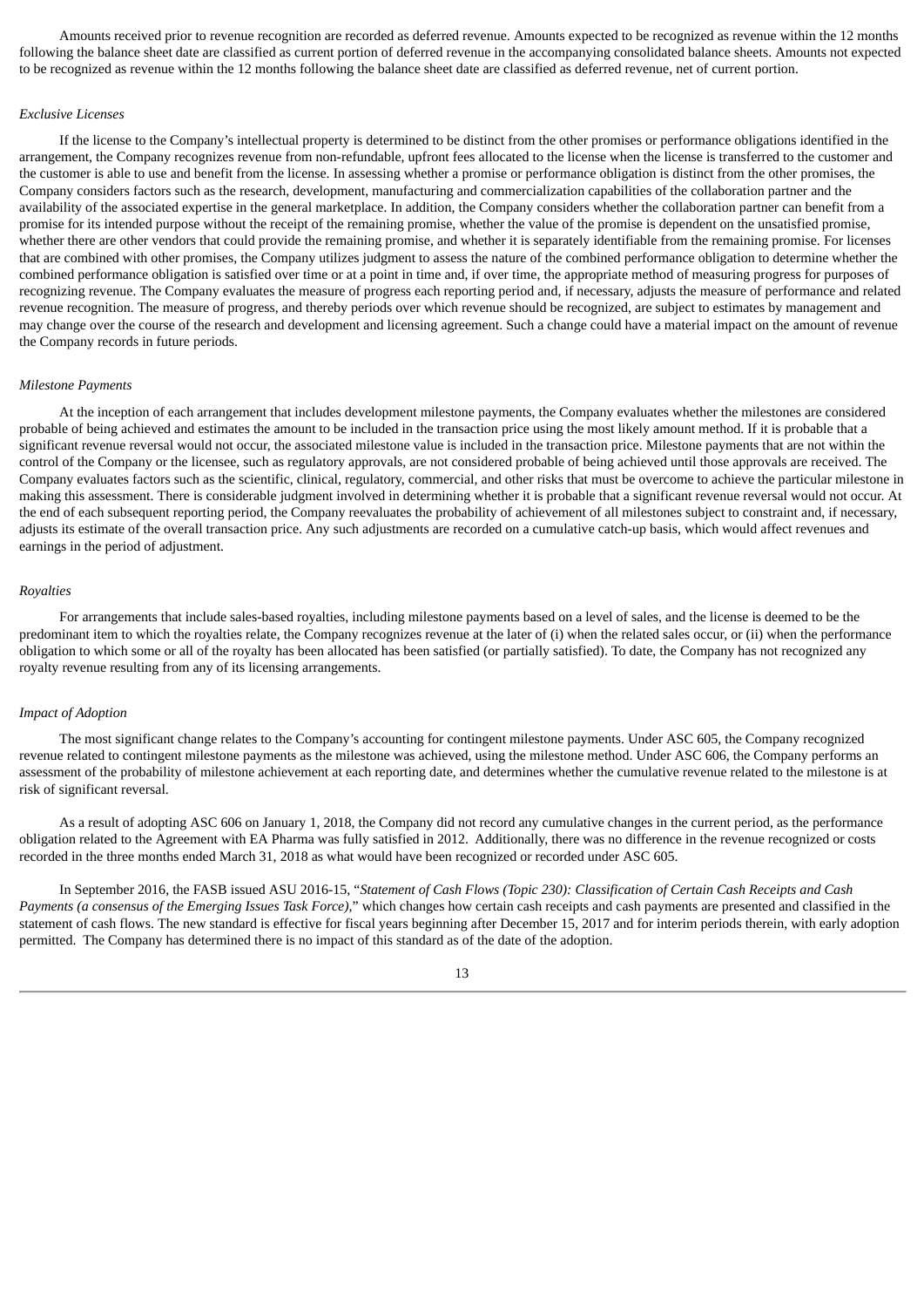In May 2017, the FASB issued ASU 2017-09, "*Compensation – Stock Compensation (Topic 718), Scope of Modification Accounting,"* (ASC 718), which amends the scope of modification accounting for share-based payment arrangements and provides guidance on the types of changes to the terms or conditions of share-based payment awards to which an entity would be required to apply modification accounting under ASC 718. The new standard is effective for fiscal years beginning after December 15, 2017 and for interim periods therein, with early adoption permitted. The Company has adopted this standard as of January 1, 2018 and determined there is minimal impact on the Company's condensed consolidated financial statements.

#### *Accounting pronouncements issued but not yet adopted*

In February 2016, the FASB issued ASU 2016-02, "*Leases (Topic 842)*." The new standard establishes a right-of-use (ROU) model that requires a lessee to record a ROU asset and a lease liability on the balance sheet for all leases with terms longer than 12 months. Leases will be classified as either finance or operating, with classification affecting the pattern of expense recognition in the income statement. The new standard is effective for fiscal years beginning after December 15, 2018, including interim periods within those fiscal years. A modified retrospective transition approach is required for lessees for capital and operating leases existing at, or entered into after, the beginning of the earliest comparative period presented in the financial statements. The Company is currently evaluating the impact this ASU will have on its consolidated financial statements and currently does not plan to early adopt this standard.

#### **2. Commitments and contingencies**

#### *Operating lease commitments*

Our Parent is a party to an Office Lease Agreement with SHIGO 10 PO Owner LLC for approximately 5,116 rentable square feet in the building located at 10 Post Office Square, Boston, Massachusetts, which serves as Parent's executive offices. The initial term of the lease is 62 months beginning on March 1, 2017. Parent has the option to extend the lease one time for an additional 5-year period. Following an initial two-month rent abatement period, Parent is obligated to make monthly rent payments in an amount beginning at \$20,997 and escalating by approximately 2% annually for the term of the lease. In addition, Parent is responsible under the lease for specified costs and charges, including certain operating expenses, utilities, taxes and insurance.

Albireo AB is a party to a 36-month building lease for approximately 5,113 square feet of office space in Gothenburg, Sweden. The current quarterly payment under the lease is SEK 322,917 (\$38,795 based on the SEK to USD exchange rate as of March 31, 2018) and subject to change based on applicable taxes and otherwise to increase based on changes in the Swedish Consumer Price Index (CPI). The current term of the lease expires in November 2019, but renews automatically thereafter for consecutive three-year terms unless notice of nonrenewal is given by either party at least nine months prior to the end of the then-current term, subject to Albireo AB's right to terminate the lease at any time upon six months' notice.

As of March 31, 2018, future minimum commitments under facility operating leases were \$1,158,000.

Rent expense recognized under the Company's operating leases was \$102,000 and \$92,000 for the three months ended March 31, 2018 and 2017, respectively.

#### *Agreements with CROs*

As of March 31, 2018, the Company had various agreements with CROs for the conduct of specified research and development activities. Based on the terms of the respective agreements, the Company may be required to make future payments of up to \$18.8 million to CROs upon the completion of contracted work.

#### *Other Commitments*

In connection with the spin-off of Albireo Limited from AstraZeneca in 2008 and associated transfer agreements, the Company became party to an assignment agreement between AstraZeneca and a named inventor on a patent related to elobixibat. In connection with this agreement, upon the initial launch of a pharmaceutical product that constitutes an IBAT inhibitor in specified countries, the inventor is entitled to a one-time "launch fee" payment of SEK 4.0 million (\$481,000, based on the SEK to USD exchange rate as of March 31, 2018).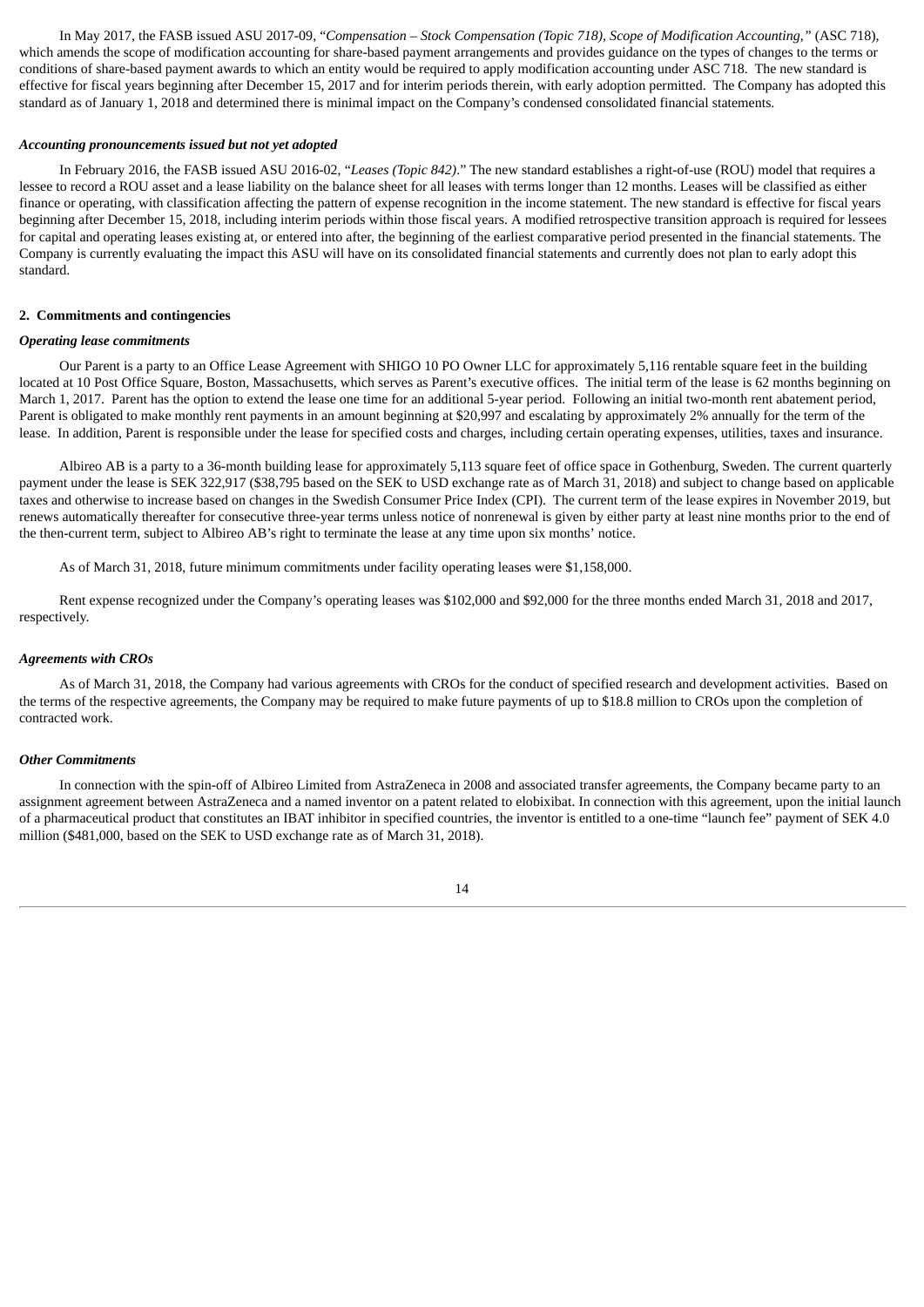#### **3. Net income (loss) per share**

Basic net income (loss) per share, or Basic EPS, is calculated by dividing the net income (loss) by the weighted average number of shares of common stock outstanding. Diluted net income (loss) per share, or Diluted EPS, is calculated by dividing the net income (loss) by the weighted-average number of shares of common stock plus, in the case of dilutive net income per share, dilutive common stock equivalents outstanding.

The following table sets forth the computation of Basic EPS and Diluted EPS (in thousands, except for share and per share data):

|                                                             | Three Months Ended March 31,<br>2018 | 2017 |           |
|-------------------------------------------------------------|--------------------------------------|------|-----------|
| <b>Basic EPS:</b>                                           |                                      |      |           |
| Numerator                                                   |                                      |      |           |
| Net loss                                                    | \$<br>(1,619)                        | \$   | (6,671)   |
| Net loss                                                    | \$<br>(1,619)                        | \$   | (6,671)   |
| Denominator                                                 |                                      |      |           |
| Weighted average number of shares                           | 10,896,575                           |      | 6,292,644 |
| Number of shares used for basic<br><b>EPS</b> computation   | 10,896,575                           |      | 6,292,644 |
| <b>Basic EPS</b>                                            | (0.15)                               | \$   | (1.06)    |
| Diluted EPS:                                                |                                      |      |           |
| Numerator                                                   |                                      |      |           |
| Net loss                                                    | \$<br>(1,619)                        | \$   | (6,671)   |
| Net loss                                                    | \$<br>(1,619)                        | \$   | (6,671)   |
| Denominator                                                 |                                      |      |           |
| Weighted average number of shares                           | 10,896,575                           |      | 6,292,644 |
| Number of shares used for diluted<br><b>EPS</b> computation | 10,896,575                           |      | 6,292,644 |
| <b>Diluted EPS</b>                                          | \$<br>(0.15)                         | \$   | (1.06)    |

The following outstanding common stock equivalents were excluded from the computation of Diluted EPS for the three months ended March 31, 2018 and 2017 because including them would have been anti-dilutive:

|                                   |         | <b>For the Three Months Ended</b><br>March 31. |  |  |
|-----------------------------------|---------|------------------------------------------------|--|--|
|                                   | 2018    | 2017                                           |  |  |
| Warrants to purchase common stock |         | 67.271                                         |  |  |
| Options to purchase common stock  | 703.016 | 735.329                                        |  |  |

#### **4. Income taxes**

The Company did not record a tax provision or benefit for the three months ended March 31, 2018 or 2017. The Company has continued to maintain a full valuation allowance against its net deferred tax assets. The Company has had an overall net operating loss position since its inception. The Company had approximately \$22.9 million in valuation allowances recorded against its deferred tax assets as of both March 31, 2018 and December 31, 2017.

On December 22, 2017, the SEC staff issued Staff Accounting Bulletin No. 118 (SAB 118), which provides guidance on accounting for the tax effects of the Tax Cuts and Jobs Act (TCJA). SAB 118 provides a measurement period that should not extend beyond one year from the TCJA enactment date for companies to complete the accounting under ASC Topic 740, *Income Taxes*. Although no changes were made to provisional amounts during the three months ended March 31, 2018, the Company will continue to refine its estimates related to the new legislation as clarifying guidance and interpretations are issued and the Company's 2017 tax returns are completed.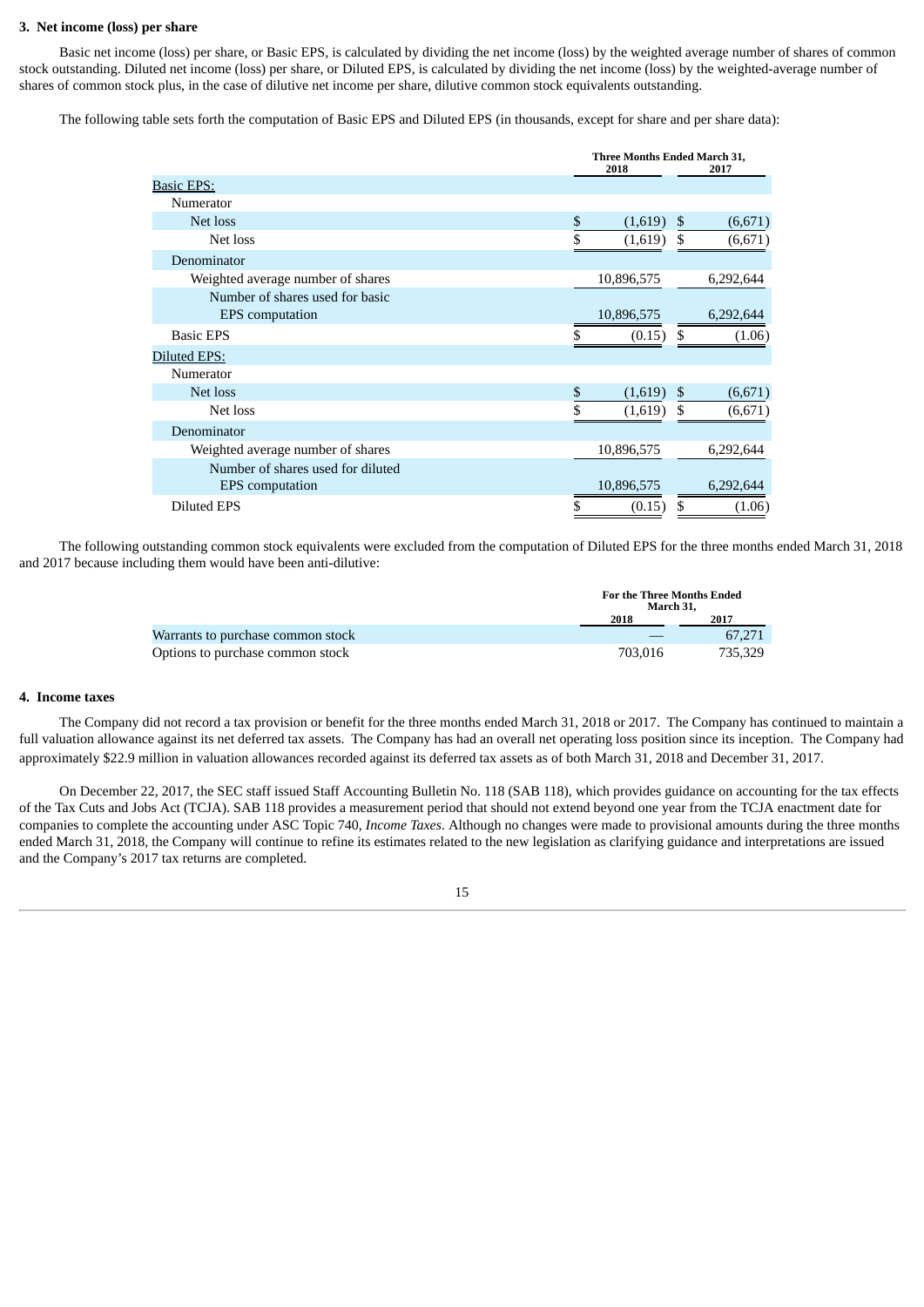#### **5. Stock-based Compensation**

The Company recognized stock-based compensation expense for employees of \$1.2 million and \$612,000 for the three months ended March 31, 2018 and 2017, respectively. The stock compensation amount for the three months ended March 31, 2017 does not include \$788,000 that was recorded in the three months ended June 30, 2017 attributable to a correction for fiscal year 2016 due to the use of an incorrect service period.

A summary of the outstanding stock options as of March 31, 2018 is as follows:

|                                              | <b>Stock Options Outstanding</b> |    |                                                              |                                                                 |          |                                                          |
|----------------------------------------------|----------------------------------|----|--------------------------------------------------------------|-----------------------------------------------------------------|----------|----------------------------------------------------------|
|                                              | Number of<br>Shares              |    | Weighted<br>Average<br>Exercise<br><b>Price Per</b><br>Share | Weighted<br>Average<br>Remaining<br>Contractual<br>Term (Years) |          | Aggregate<br><b>Intrinsic</b><br>Value (in<br>thousands) |
| Outstanding—December 31, 2017                | 1,035,361                        | S  | 17.78                                                        | 8.71                                                            | <b>S</b> | 11,896                                                   |
| Granted                                      | 80,000                           | S  | 32.57                                                        |                                                                 |          |                                                          |
| Expirations/forfeitures                      | (36, 490)                        | \$ | 45.77                                                        | $\overline{\phantom{0}}$                                        | -S       |                                                          |
| Exercises                                    |                                  | S  |                                                              | $\overline{\phantom{0}}$                                        | - S      |                                                          |
| Outstanding—March 31, 2018                   | 1,078,871                        | S  | 17.58                                                        | 8.15                                                            |          | 17,354                                                   |
| Exercisable-March 31, 2018                   | 441,614                          | S  | 14.14                                                        | 7.07                                                            | -S       | 9,560                                                    |
| Vested or expected to vest at—March 31, 2018 | 1,059,449                        |    | 17.89                                                        | 8.15                                                            |          | 16,741                                                   |

Aggregate intrinsic value represents the difference between the estimated fair value of the underlying common stock and the exercise price of outstanding, in-the-money options.

Options to purchase 19,422 shares of common stock are performance based and vest upon the date the Company files a drug approval application for its product candidate A4250 for any orphan indication, if such filing occurs prior to a specified date. This unvested performance-based option is excluded from the vested or expected to vest balance as of March 31, 2018.

As of March 31, 2018, the total unrecognized compensation expense related to unvested options was \$9.2 million, which the Company expects to recognize over a weighted average vesting period of 2.5 years.

In determining the estimated fair value of the stock-based awards, the Company uses the Black-Scholes option pricing model and assumptions discussed below. Each of these inputs is subjective and generally requires significant judgment to determine.

The fair value of stock option awards granted during the three months ended March 31, 2018 was estimated with the following assumptions:

|                                 | <b>Three Months</b><br><b>Ended March 31,</b><br>2018 |
|---------------------------------|-------------------------------------------------------|
| Price per share of common stock | \$32.57                                               |
| Expected term (in years)        | $5.3 - 5.9$                                           |
| Risk-free interest rate         | 2.6                                                   |
| <b>Expected volatility</b>      | 85.2                                                  |
| Dividend rate                   | $0\%$                                                 |

#### **6. Long-term debt**

|                                            | March 31, 2017<br>(in thousands) |
|--------------------------------------------|----------------------------------|
| Long-term debt, including current portion: |                                  |
| Loan Facility                              | 2,488                            |
| Total debt                                 | 2,488                            |
| Less: current portion                      | (2,488)                          |
| Long-term debt                             | \$                               |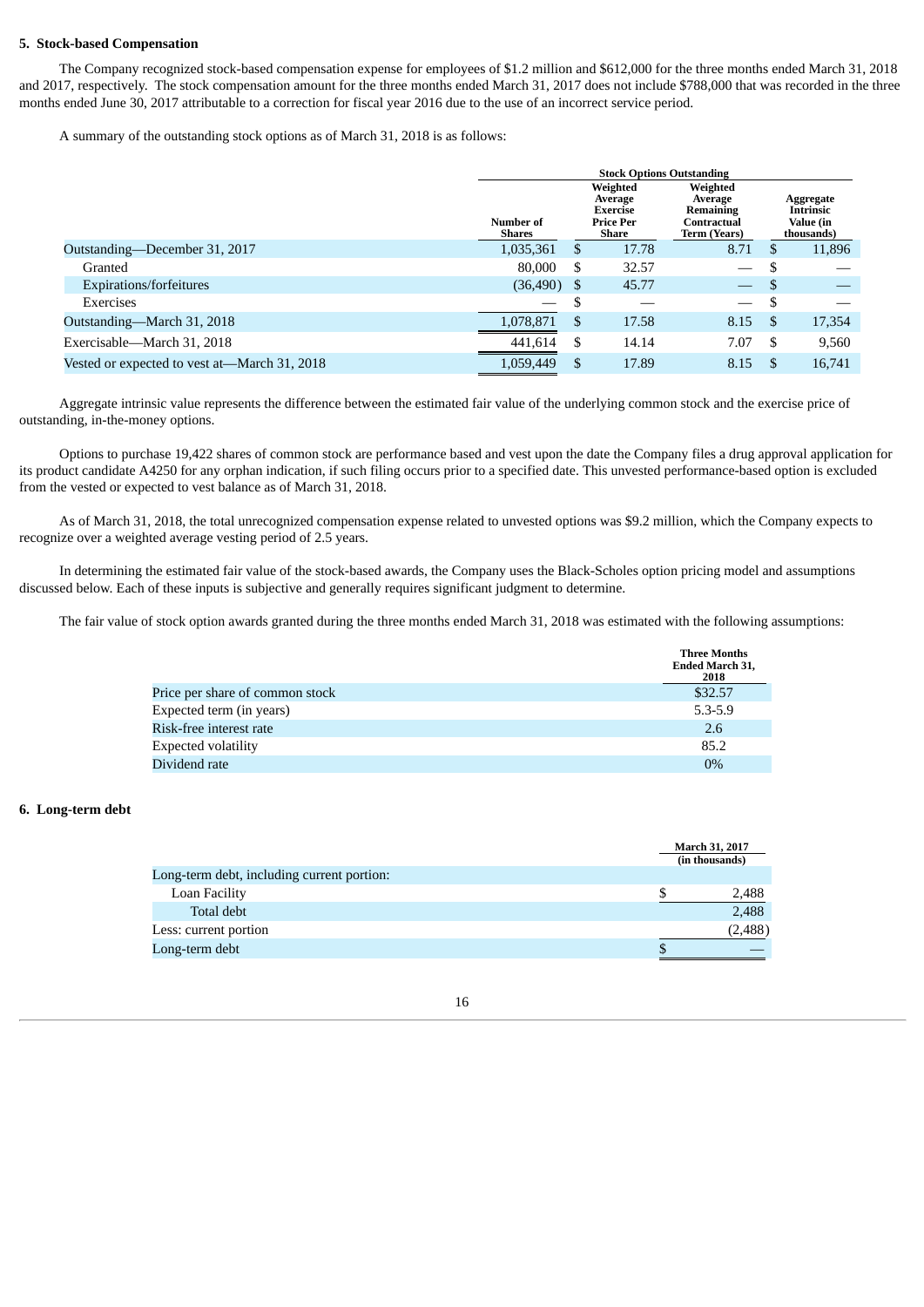#### *Loan Facility*

The Company (in particular, Albireo Limited) executed a loan agreement (Loan Facility) with Kreos Capital IV (UK) Limited (Kreos UK) in December 2014, at which time the Company borrowed €6.0 million (\$7.3 million). The Loan Facility had a term of 36 months with principal and interest payable monthly, with an annual interest rate of 11.5%. In addition, the Company was required to make an end-of-loan payment equal to 1.25% of the amounts lent by Kreos UK. The debt was paid in full during 2017.

#### **7. Financings**

#### *At-the-Market Sales*

In October 2017, the Company entered into an at-the-market offering program Sales Agreement with Cowen and Company, LLC (Cowen) relating to the sale of shares of the Company's common stock having an aggregate offering price of up to \$50.0 million from time to time through Cowen, acting as its agent. In February 2018, the Company sold an aggregate of 728,862 shares of common stock pursuant to the sales agreement and received proceeds, net of offering expenses, of approximately \$24.2 million.

#### *January 2018 Underwritten Public Offering*

On January 29, 2018, the Company completed an underwritten public offering of 2,265,500 shares of its common stock, at a price to public of \$33.00 per share. The Company received net proceeds from this offering of \$70.0 million, after deducting underwriting discounts, commission and offering expenses.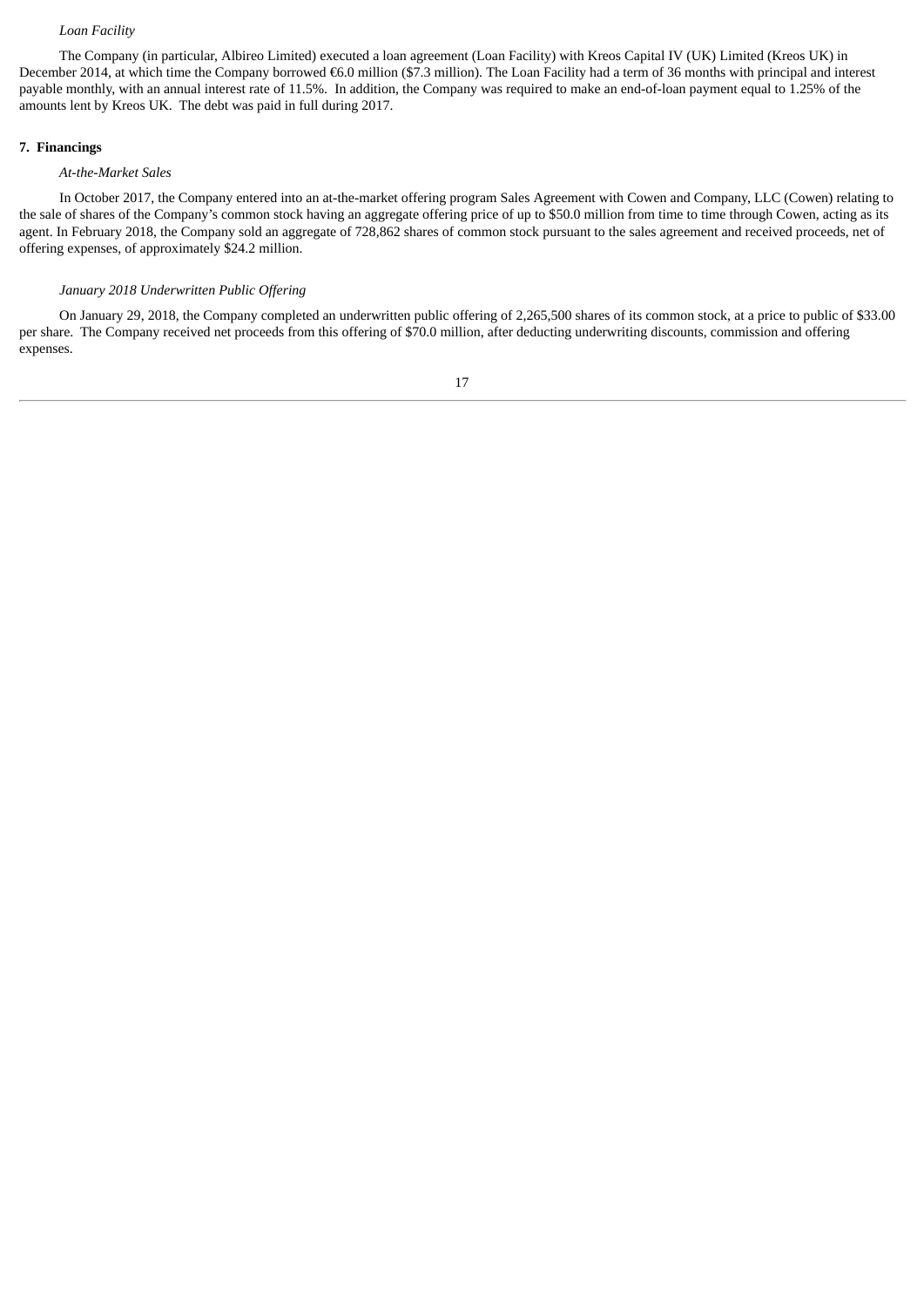#### <span id="page-17-0"></span>**Item 2. Management's Discussion and Analysis of Financial Condition and Results of Operations.**

You should read the following discussion and analysis of our financial condition and results of operations together with our condensed consolidated financial statements and the related notes included elsewhere in this quarterly report and our audited financial statements and Management's Discussion and Analysis of Financial Condition and Results of Operations included in our Annual Report on Form 10-K for the year ended December 31, 2017, filed with the SEC. In addition to historical information, the following discussion contains forward-looking statements that involve risks, uncertainties and assumptions. Our actual results, performance or experience could differ materially from what is indicated by any forward-looking statement due to various important factors, risks and uncertainties, including, but not limited to, those set forth under "Cautionary Note Regarding Forward-Looking Statements" included elsewhere in this quarterly report or under "Risk Factors" in Item 1A of Part I of our Annual Report on Form 10-K for the year ended December 31, 2017 or *other filings that we make with the SEC.*

#### **Overview**

We are a biopharmaceutical company focused on the development and commercialization of novel bile acid modulators to treat orphan pediatric liver diseases and other liver or gastrointestinal diseases and disorders. The initial target indication for our lead product candidate, A4250, is progressive familial intrahepatic cholestasis, or PFIC, a rare, life-threatening genetic disorder affecting young children for which there is currently no approved drug treatment. We have completed a Phase 2 clinical trial of A4250 in children with chronic cholestasis and pruritus and we plan to initiate a Phase 3 clinical trial of A4250 in patients with PFIC in the spring of 2018. In addition to PFIC, we plan to consider conducting future clinical development of A4250 as a treatment for one or more other pediatric cholestatic liver diseases and disorders. Our most advanced product candidates in addition to A4250 include elobixibat, which is approved in Japan for the treatment of chronic constipation and which we are considering conducting a Phase 2 clinical trial of as a treatment for nonalcoholic steatohepatitis, or NASH, and A3384, which is a product candidate to treat bile acid malabsorption. We also have a preclinical program in NASH.

Since inception, we have incurred significant operating losses. As of March 31, 2018, we had an accumulated deficit of \$52.0 million. We expect to continue to incur significant expenses and increasing operating losses for at least the next few years as we continue our development of, and seek marketing approvals for, our product candidates, prepare for and begin the commercialization of any approved products, and add infrastructure and personnel to support our product development efforts and operations as a public company in the United States.

As a clinical-stage company, our revenues, expenses and results of operations are likely to fluctuate significantly from quarter to quarter and year to year. We believe that period-to-period comparisons of our results of operations should not be relied upon as indicative of our future performance.

As of March 31, 2018, we had approximately \$192.9 million in cash and cash equivalents.

#### **Financial Operations Overview**

The following discussion sets forth certain components of our consolidated statements of operations as well as factors that impact those items.

#### *Revenue*

We generate revenue primarily from the receipt of royalty revenue, upfront or license fees, milestone payments and payment for pharmaceutical ingredient or related procurement services that are made pursuant to license agreements or related supply agreements. License agreements with commercial partners generally include nonrefundable upfront fees and milestone payments, the receipt of which is dependent upon the achievement of specified development, regulatory or commercial milestone events, as well as royalties on product sales of licensed products, if and when such product sales occur, and payments for pharmaceutical ingredient or related procurement services. For these agreements, management applies judgment in the allocation of total agreement consideration to the performance obligations on a reliable basis that reasonably reflects the selling prices that might be expected to be achieved in stand-alone transactions. For additional information about our revenue recognition, refer to Note 1 to our condensed consolidated financial statements included in this quarterly report.

#### *Operating Expenses*

#### *Research and Development Expenses*

Research and development expenses consist primarily of personnel costs (including salaries, benefits and stock-based compensation) for employees in research and development functions, costs associated with nonclinical and clinical development services, including clinical trials and related manufacturing costs, third-party contract research organizations, or CROs, and related

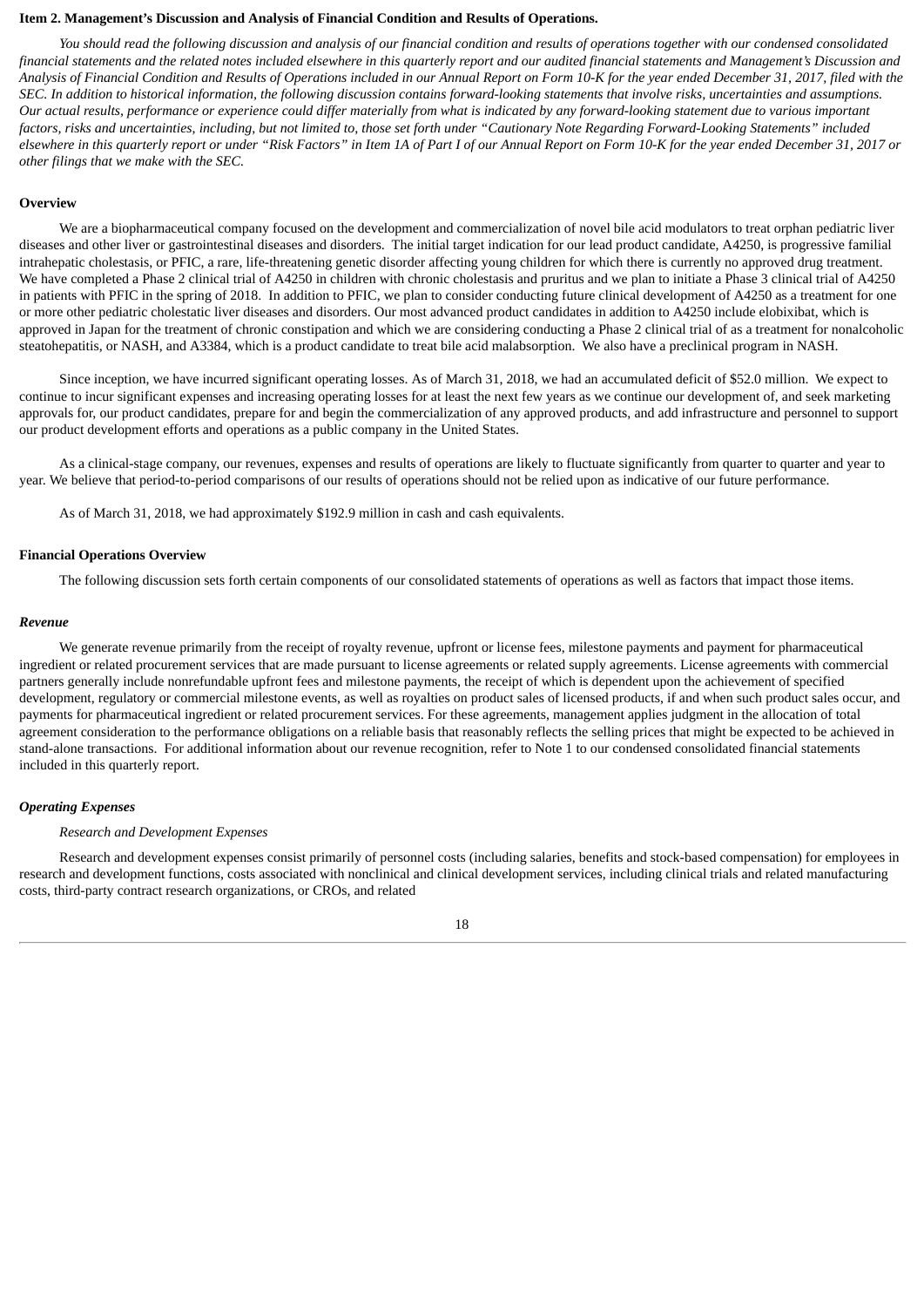services and other outside costs, including fees for third-party professional services such as consultants. Our nonclinical studies and clinical studies are performed by CROs. We expect to continue to focus our research and development efforts on nonclinical studies and clinical trials of our product candidates. As a result, we expect our research and development expenses to continue to increase for the foreseeable future.

Our direct research and development expenses are tracked on a program-by-program basis and consist primarily of external costs such as fees paid to CROs and others in connection with our nonclinical and clinical development activities and related manufacturing. We do not allocate employee costs or facility expenses, including depreciation or other indirect costs, to specific product development programs because these costs are deployed across multiple product development programs and, as such, are not separately classified.

Successful development of our current and potential future product candidates is highly uncertain. Completion dates and costs for our programs can vary significantly by product candidate and are difficult to predict. As a result, we cannot estimate with any degree of certainty the costs we will incur in connection with development of any of our product candidates. We anticipate we will make determinations as to which programs and product candidates to pursue and how much funding to direct to each program and product candidate on an ongoing basis in response to the results of ongoing and future clinical trials, our ability to enter into licensing, collaboration and similar arrangements with respect to current or potential future product candidates, the success of research and development programs and our assessments of commercial potential.

#### *General and Administrative Expenses*

General and administrative expenses consist primarily of personnel costs (including salaries, benefits and stock-based compensation) for our executive, finance and other administrative employees. In addition, general and administrative expenses include fees for third-party professional services, including consulting, information technology, legal and accounting services and other corporate expenses and allocated overhead.

#### **Critical Accounting Policies and Estimates**

Our management's discussion and analysis of financial condition and results of operations is based on our unaudited condensed consolidated financial statements, which have been prepared in accordance with United States generally accepted accounting principles for interim financial information. The preparation of these financial statements requires us to make estimates and assumptions that affect the reported amounts of assets, liabilities, revenues and expenses. We base our estimates and assumptions on historical experience and on various assumptions that we believe are reasonable under the circumstances, and we evaluate them on an ongoing basis. These estimates and assumptions form the basis for making judgments about the carrying values of assets and liabilities and the recording of revenues and expenses that are not readily apparent from other sources. Actual results and experiences may differ materially from these estimates and judgments. In addition, our reported financial condition and results of operations could vary if new accounting standards are enacted that are applicable to our business.

Our significant accounting policies are described in Note 1 to our audited consolidated financial statements included in our Annual Report on Form 10-K for the fiscal year ended December 31, 2017 and in Note 1 to our condensed consolidated financial statements included in this quarterly report. We believe that our accounting policies relating to revenue recognition and the adoption of ASC 606 (see Note 1 to our condensed consolidated financial statements included in this quarterly report), royalty monetization and related estimates (see Note 1 to our condensed consolidated financial statements included in this quarterly report), research and development expenses and stock-based compensation are the most critical to understanding and evaluating our reported financial results. We have identified these policies as critical because they are both important to the presentation of our financial condition and results of operations and require us to make judgments and estimates on matters that are inherently uncertain and may change in future periods. These policies are described under the heading "Management's Discussion and Analysis of Financial Condition and Results of Operations — Critical Accounting Policies and Estimates" in our Annual Report on Form 10-K for the year ended December 31, 2017.

#### **Results of Operations**

#### *Three Months Ended March 31, 2018 and March 31, 2017*

*Revenue*

|         | Three Months Ended March 31, |     |  | Change |    |     |
|---------|------------------------------|-----|--|--------|----|-----|
|         | 2018<br>2017                 |     |  |        |    |     |
|         | (in thousands)               |     |  |        |    |     |
| Revenue |                              | 202 |  |        | ۰D | 201 |
|         |                              |     |  |        |    |     |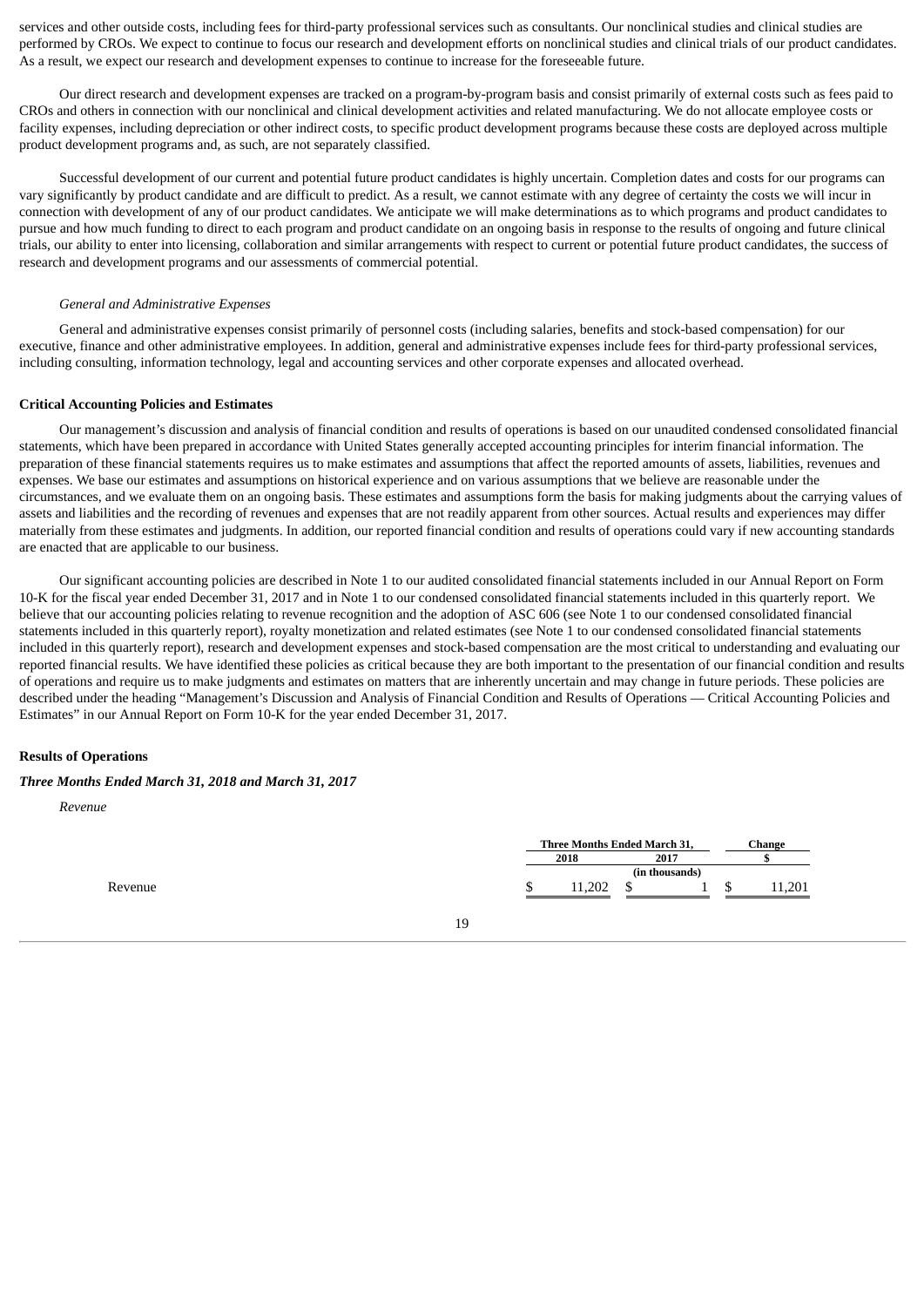There was \$11.2 million in revenue for the three months ended March 31, 2018 compared with \$1,000 for the three months ended March 31, 2017, an increase of \$11.2 million. The higher revenue is due to a milestone payment received from EA Pharma due to the approval by the Japanese MHLW of the new drug application for elobixibat for the treatment of chronic constipation.

*Research and development expenses*

|                                   | <b>Three Months Ended March 31.</b> |       |      | Change         |       |  |
|-----------------------------------|-------------------------------------|-------|------|----------------|-------|--|
|                                   | 2018                                |       | 2017 |                |       |  |
|                                   |                                     |       |      | (in thousands) |       |  |
| Research and development expenses |                                     | 6.151 |      | 2.812          | 3,339 |  |

Research and development expenses were \$6.2 million for the three months ended March 31, 2018 compared with \$2.8 million for the three months ended March 31, 2017, an increase of \$3.3 million. The higher research and development expenses for the 2018 period were principally due to an increase of \$1.8 million in costs associated with development of A4250, including costs incurred for manufacturing and clinical development activities in preparation for a planned Phase 3 clinical trial in patients with PFIC, an increase of \$1.0 million in personnel and related expenses as we continue to increase our headcount and an increase of \$315,000 in costs related to nonclinical development activities.

The following table summarizes our principal product development programs and the out-of-pocket third-party expenses incurred with respect to each clinical-stage product candidate and our preclinical programs for the three months ended March 31, 2018 and 2017.

|                                      | Three Months Ended March 31, | <b>Change</b> |             |
|--------------------------------------|------------------------------|---------------|-------------|
|                                      | 2018<br>2017                 |               | \$          |
|                                      |                              |               |             |
| Direct third-party project costs:    |                              |               |             |
| A4250                                | \$<br>3,390                  | \$<br>1,598   | \$<br>1,792 |
| Elobixibat                           | 23                           | 3             | 20          |
| A3384                                | 128                          | 46            | 82          |
| Preclinical                          | 338                          | 23            | 315         |
| Total                                | \$<br>3,879                  | 1,670<br>S    | 2,209<br>S  |
| Other project costs $(1)$ :          |                              |               |             |
| Personnel costs                      | \$<br>1,410                  | S<br>463      | \$<br>947   |
| Other $costs(2)$                     | 862                          | 679           | 183         |
| Total                                | \$<br>2,272                  | \$<br>1,142   | 1,130<br>S  |
| Total research and development costs | 6,151                        | 2,812<br>\$   | 3,339<br>\$ |

(1) Other project costs are leveraged across multiple programs.

(2) Other costs include facility, supply, consultant and overhead costs that support multiple programs.

*General and administrative expenses*

|                                     | <b>Three Months Ended March 31.</b> |  |  |  | Change |
|-------------------------------------|-------------------------------------|--|--|--|--------|
|                                     | 2018<br>2017                        |  |  |  |        |
|                                     | (in thousands)                      |  |  |  |        |
| General and administrative expenses | 128                                 |  |  |  | 916    |

General and administrative expenses were \$4.1 million for the three months ended March 31, 2018 compared with \$3.2 million for the three months ended March 31, 2017, an increase of \$916,000. The higher general and administrative expenses for the 2018 period were principally due to increases of \$418,000 in salary and benefits, \$256,000 in stock-based compensation costs and \$236,000 in costs for accounting, legal and consulting services.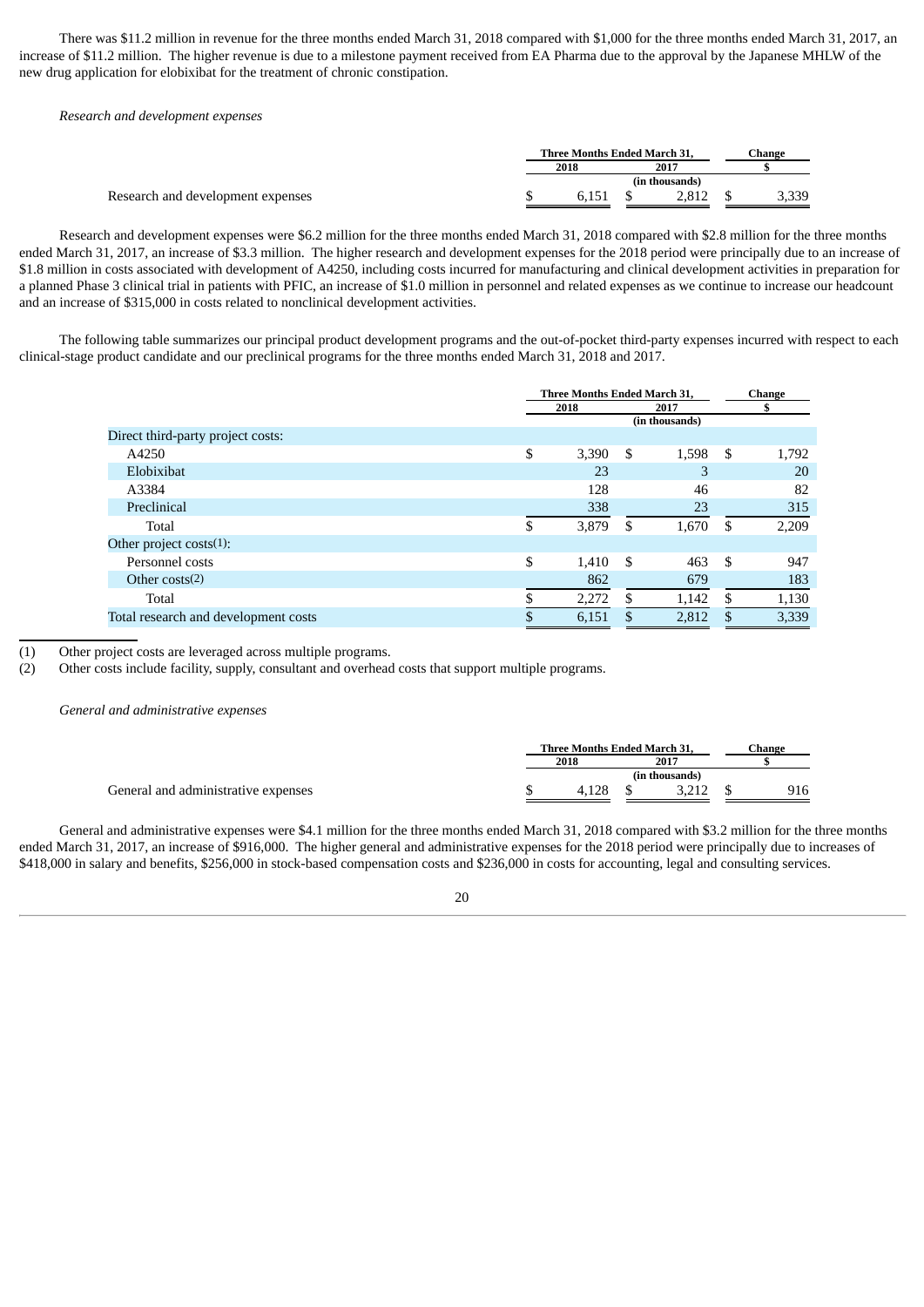|                             | <b>Three Months Ended March 31.</b> |      | Change |       |
|-----------------------------|-------------------------------------|------|--------|-------|
|                             | 2018                                | 2017 |        |       |
|                             |                                     |      |        |       |
| Other (income) expense, net | .504                                | 74   |        | 1,430 |

Other (income) expense, net totaled \$1.5 million of expense for the three months ended March 31, 2018 compared with \$74,000 of expense for the three months ended March 31, 2017, a difference of \$1.4 million. The difference resulted from differences in currency exchange rates in the two periods.

*Interest income (expense), net*

|        | <b>Three Months Ended March 31.</b> | Change |
|--------|-------------------------------------|--------|
| 2018   | 2017                                |        |
|        |                                     |        |
| 0.016) | (249)                               | 767    |

Interest income (expense), net totaled \$1.0 million of expense for the three months ended March 31, 2018 compared with \$249,000 of expense for the three months ended March 31, 2017, a difference of \$767,000. The difference was principally attributable to \$1.0 million in non-cash interest expense recorded in connection with the sale of future royalties, partially offset by interest income for the 2018 period, compared to interest expense related to our prior loan facility for the 2017 period.

*Non-operating income (expense), net*

|                                     | <b>Three Months Ended March 31.</b> |              |  | ∵hange |     |  |
|-------------------------------------|-------------------------------------|--------------|--|--------|-----|--|
|                                     | 2018<br>2017                        |              |  |        |     |  |
|                                     | (in thousands)                      |              |  |        |     |  |
| Non-operating income (expense), net |                                     | $22^{\circ}$ |  |        | 303 |  |

Net non-operating expense was \$22,000 for the three months ended March 31, 2018 compared with net non-operating expense of \$325,000 for the three months ended March 31, 2017, a difference of \$303,000. The difference of net non-operating expense for the 2018 period primarily reflects the exercise of warrants by our lender in May 2017.

#### **Liquidity and Capital Resources**

#### *Sources of Liquidity*

We do not expect to generate significant revenue from product sales unless and until we or a potential future licensee or collaborator obtains marketing approval for, and commercializes, one or more of our current or potential future product candidates (other than elobixibat as a treatment for chronic constipation in Japan), which we do not expect to occur until at least 2021, if at all. We anticipate that we will continue to generate losses for the foreseeable future, and we expect the losses to increase as we continue the development of and seek regulatory approvals for our product candidates. We are subject to all of the risks applicable to the development of new pharmaceutical products and may encounter unforeseen expenses, difficulties, complications, delays and other unknown factors that may harm our business. We expect that we will continue to incur additional costs associated with operating as a public company and anticipate that we will need substantial additional funding to complete development of and potentially commercialize our product candidates.

Our operations have historically been financed primarily through issuances of shares of common stock, preference shares or convertible debt, upfront fees paid upon entering into license agreements, payments received upon the achievement of specified milestone events under license agreements, grants and venture debt borrowings. Our primary uses of capital are, and we expect will continue to be, personnel-related costs, third party expenses associated with our research and development programs, including the conduct of clinical trials, and manufacturing-related costs for our product candidates.

As of March 31, 2018, our cash and cash equivalents were approximately \$192.9 million.

During the first quarter of 2018, following the Japanese MHLW's approval of elobixibat for the treatment of chronic constipation in January 2018, we received a \$44.5 million payment, net of certain transaction expenses, from HCR under our RIAA. Under the terms of the RIAA, we are eligible to receive an additional \$15 million if a specified sales milestone is achieved for elobixibat in Japan. Additionally, this approval triggered a milestone payment to us from EA Pharma of €9.0 million (\$11.2 million based on the Euro to U.S. Dollar, or USD, exchange rate at January 31, 2018).

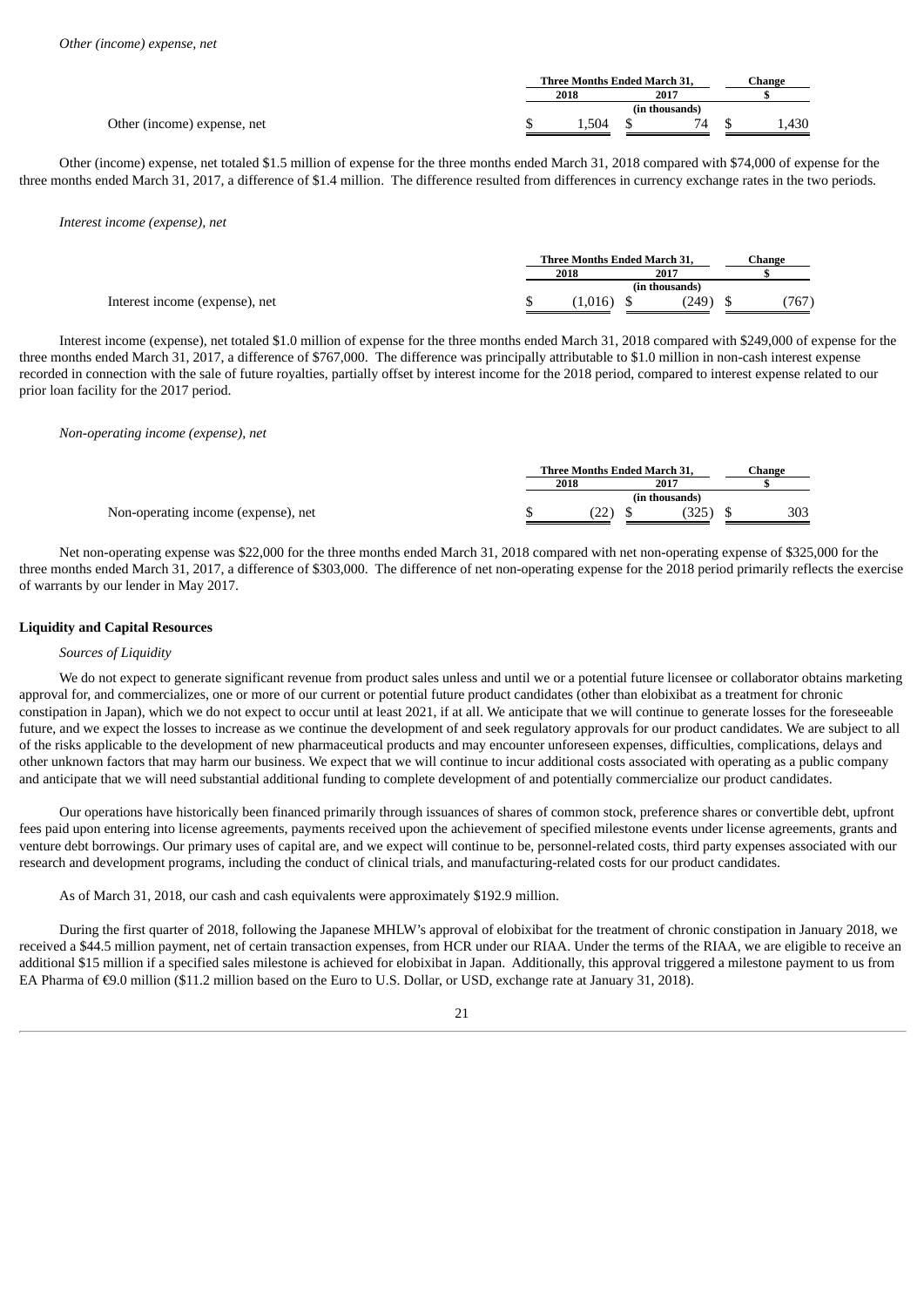In January 2018, we completed an underwritten public offering of 2,265,500 shares of our common stock for net proceeds of approximately \$70.0 million under a universal shelf registration statement on Form S-3 with the SEC, which was declared effective on December 5, 2017 and pursuant to which we registered for sale up to \$125 million of any combination of our common stock, preferred stock, debt securities, warrants, rights, purchase contracts and/or units from time to time and at prices and on terms that we may determine. Subsequently, in February 2018, we sold 728,862 shares of our common stock for net proceeds of approximately \$24.2 million pursuant to an at-the-market offering program sales agreement that we entered into with Cowen and Company LLC, or Cowen, in October 2017. Under the sales agreement, we may offer and sell, from time to time at our discretion, shares of our common stock through Cowen as our sales agent. Under the sales agreement, Cowen may sell the shares by any method permitted by law deemed to be an "at the market" offering as defined in Rule 415 of the Securities Act of 1933, as amended. We are not obligated to make any sales of common stock under the sales agreement. As of March 31, 2018, approximately \$25.2 million of securities remain available for issuance under the shelf registration statement, including up to \$25.0 million of our common stock available for issuance under the at-the-market offering program sales agreement.

In October 2017, we entered into an asset purchase agreement pursuant to which we sold legacy intellectual property of our predecessor, Biodel, for \$4.5 million.

In May 2017, we completed an underwritten public offering of 2,530,000 shares of our common stock at a price to the public of \$20.50 per share. Our net proceeds from the offering, after underwriting discounts, commissions and offering expenses, were \$48.5 million.

In April 2012, we (Albireo AB) entered into a license agreement with EA Pharma for the development and commercialization of elobixibat in specified countries in Asia. Albireo AB subsequently transferred the agreement to its wholly owned subsidiary, Elobix AB, and the agreement was amended in January 2015, April 2016 and December 2017. As of May 1, 2018, we have received approximately \$45.4 million in upfront and milestone payments from EA Pharma under this agreement. We are eligible to receive additional amounts of up to  $\epsilon$ 4.3 million under the amended agreement (\$5.3 million based on the Euro to USD exchange rate as of March 31, 2018) if a specified regulatory event is achieved for elobixibat. In addition, subject to the terms of the RIAA with HCR, we may in the future also become eligible under the license agreement to receive up to ¥3.5 billion if specified sales milestones are achieved for elobixibat.

#### *Cash Flows*

*Three Months Ended March 31, 2018 and March 31, 2017*

|                                           | Three Months Ended March 31, |                |    |          |
|-------------------------------------------|------------------------------|----------------|----|----------|
|                                           |                              | 2018           |    | 2017     |
|                                           |                              | (in thousands) |    |          |
| Net cash provided by (used in):           |                              |                |    |          |
| Operating activities                      | \$                           | 1,098          |    | (8,529)  |
| Investing activities                      |                              | (47)           |    | (95)     |
| <b>Financing activities</b>               |                              | 138,675        |    | (789)    |
| Total                                     |                              | 139,726        | -S | (9, 413) |
| Effect of exchange rate changes on cash   |                              |                |    |          |
| and cash equivalents                      |                              | (41)           |    | (375)    |
| Net increase in cash and cash equivalents |                              | 139,685        |    | (9,788)  |

#### *Operating activities*

Net cash provided by operating activities for the three months ended March 31, 2018 was \$1.1 million compared to net cash used in operating activities of \$8.5 million for the corresponding 2017 period, a change of \$9.6 million. The change is due to the milestone payment from EA Pharma of \$11.2 million during the 2018 period.

#### *Investing activities*

Net cash used in investing activities was \$47,000 for the three months ended March 31, 2018 compared to \$95,000 for the corresponding 2017 period, a decrease of \$48,000. The decrease was due to greater property and equipment purchases in 2017 in connection with our move to our current offices in Boston.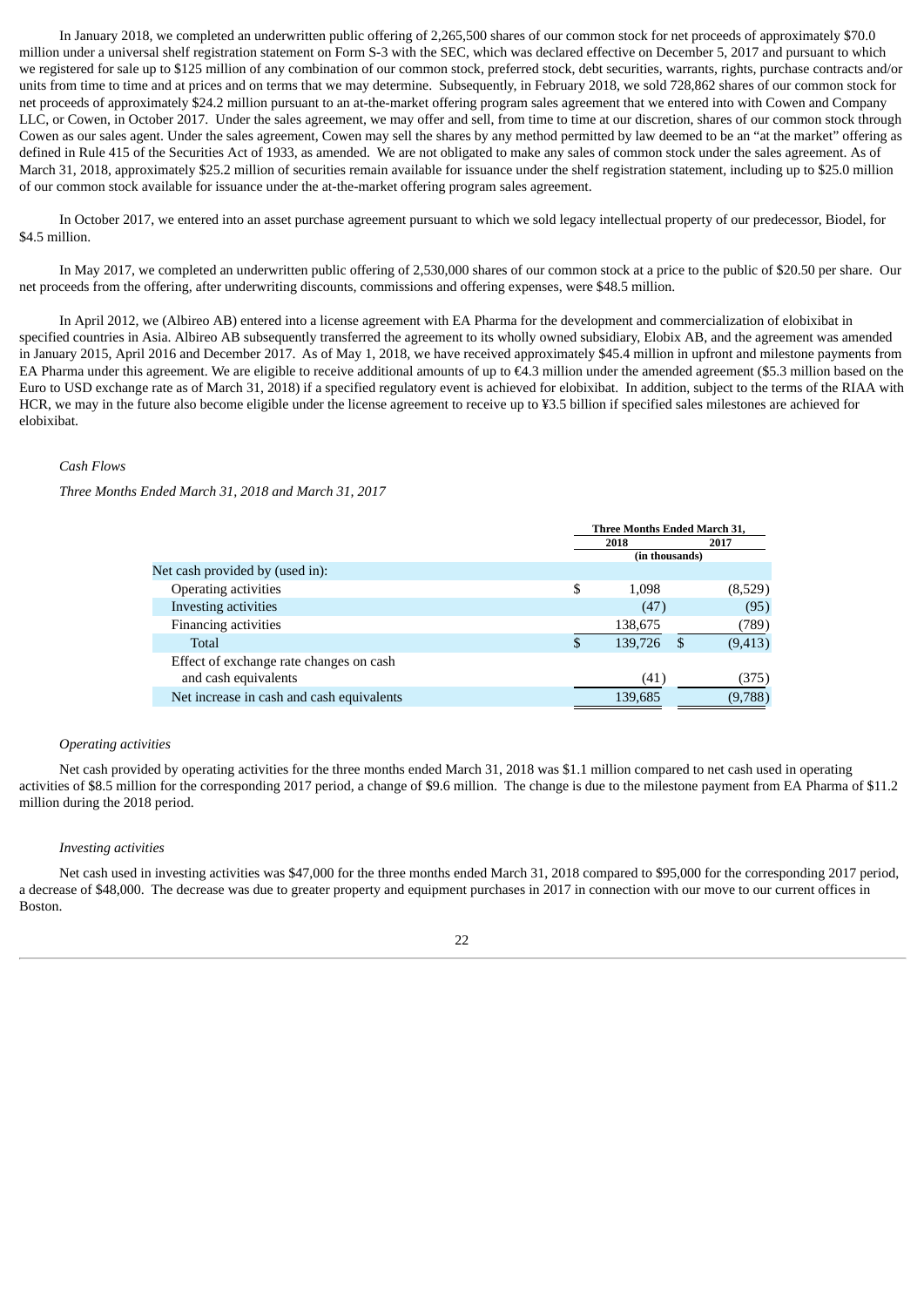#### *Financing activities*

Net cash provided by financing activities for the three months ended March 31, 2018 was \$138.7 million compared to net cash used in financing activities of \$789,000 for the corresponding 2017 period, a difference of \$139.5 million. The difference was principally due to our receipt of (i) \$94.2 million in aggregate net proceeds from our public offering in January 2018 and our sales through our at-the-market offering program sales agreement in February 2018 and (ii) \$44.5 million in net proceeds from HCR under our RIAA in February 2018.

#### *Funding Requirements*

Cash used to fund operating expenses is affected by the timing of when we pay expenses, as reflected in the change in our outstanding accounts payable and accrued expenses. We believe that our existing cash and cash equivalents will be sufficient to meet our projected operating requirements at least into 2021. However, our operating plans may change as a result of many factors, including those described below and we may need additional funds sooner than planned to meet operational needs and capital requirements. In addition, if the conditions for raising capital are favorable we may seek to raise additional funds at any time.

Our future funding requirements will depend on many factors, including the following:

- the costs, design, timing of initiation, duration and any potential delays of, and the results of, our planned Phase 3 clinical trial of A4250;
- the scope, number, progress, duration, cost, results and timing of clinical trials and nonclinical studies of our current or potential future product candidates;
- whether and to what extent milestone events are achieved under our license agreement with EA Pharma, our RIAA with HCR or any potential future licensee or collaborator;
- the outcomes and timing of regulatory reviews, approvals or other actions;
- our ability to obtain marketing approval for our product candidates;
- our ability to establish and maintain additional licensing, collaboration or similar arrangements on favorable terms and whether and to what extent we retain development or commercialization responsibilities under any new licensing, collaboration or similar arrangement;
- the success of any other business, product or technology that we acquire or in which we invest;
- our ability to maintain, expand and defend the scope of our intellectual property portfolio;
- our ability to manufacture any approved products on commercially reasonable terms;
- our ability to establish a sales and marketing organization or suitable third-party alternatives for any approved product;
- the number and characteristics of product candidates and programs that we pursue;
- the costs of acquiring, licensing or investing in businesses, product candidates and technologies;
- our need and ability to hire additional management and scientific and medical personnel;
- the costs to operate as a public company in the United States, including the need to implement additional financial and reporting systems and other internal systems and infrastructure for our business;
- market acceptance of our product candidates, to the extent any are approved for commercial sale; and
- the effect of competing technological and market developments.

We cannot determine precisely the completion dates and related costs of our development programs due to inherent uncertainties in outcomes of clinical trials and the regulatory approval process. We cannot be certain that we will be able to successfully complete our research and development programs or establish licensing, collaboration or similar arrangements for our product candidates. Our failure or the failure of any current or potential future licensee to complete research and development programs for our product candidates could have a material adverse effect on our financial position or results of operations.

We expect to continue to incur losses. Our ability to achieve and maintain profitability is dependent upon the successful development, regulatory approval and commercialization of our product candidates and achieving a level of revenues adequate to support our cost structure. We may never achieve profitability.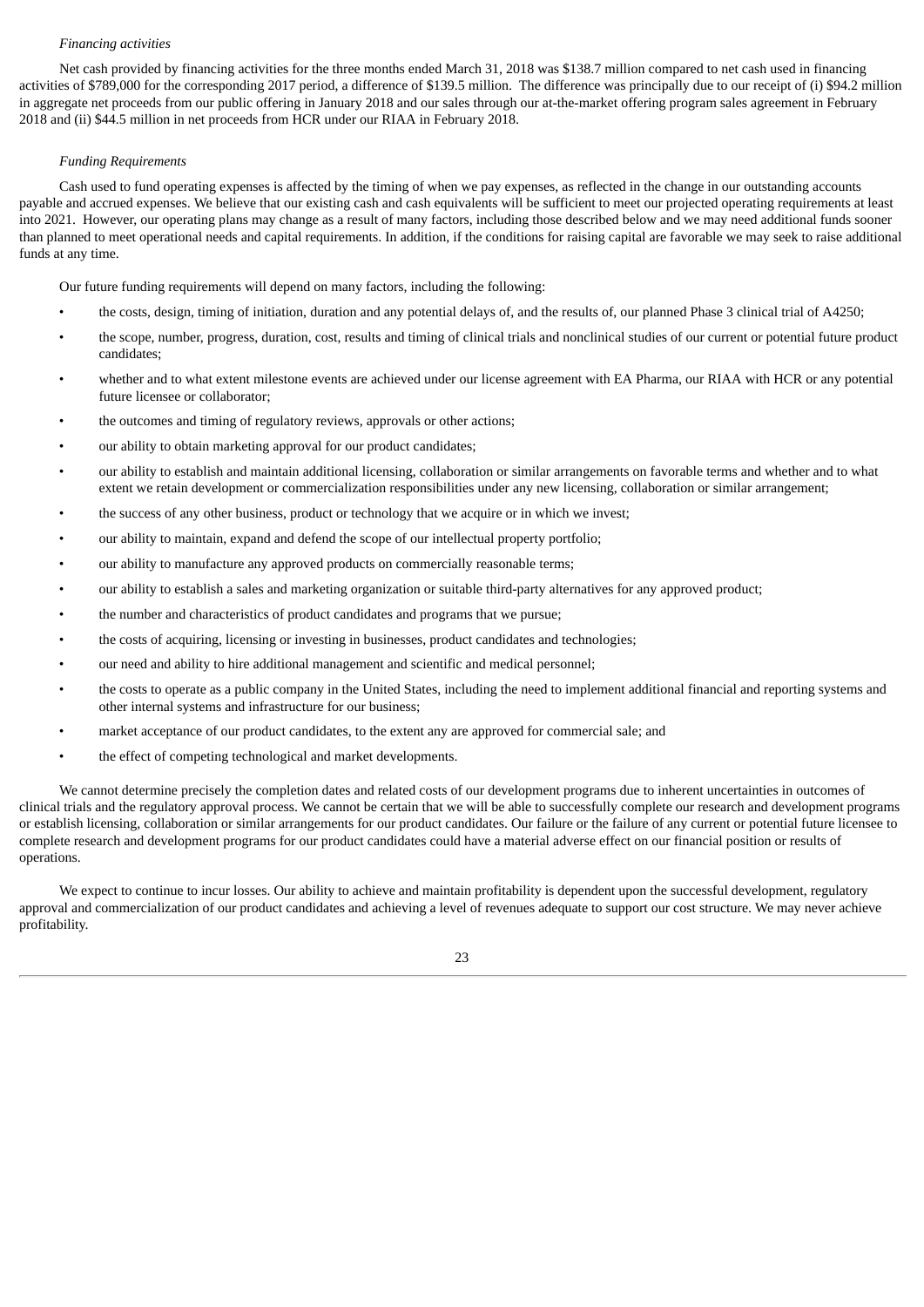If the conditions for raising capital are favorable, we may seek to finance future cash needs through public or private equity or debt offerings or other financings. Additionally, if we need to raise additional capital to fund our operations, complete clinical trials, or potentially commercialize our product candidates, we may likewise seek to finance future cash needs through public or private equity or debt offerings or other financings. The necessary funding may not be available to us on acceptable terms or at all.

We filed a universal shelf registration statement on Form S-3 with the SEC, which was declared effective on December 5, 2017 and pursuant to which we registered for sale up to \$125 million of any combination of our common stock, preferred stock, debt securities, warrants, rights, purchase contracts and/or units from time to time and at prices and on terms that we may determine. As of March 1, 2018, approximately \$25.2 million of securities remain available for issuance under this shelf registration statement, including up to \$25.0 million of our common stock available for issuance pursuant to the at-the-market offering program sales agreement that we entered into with Cowen in October 2017, as described above.

The sale of additional equity or convertible debt securities may result in significant dilution to our stockholders, and the terms may include liquidation or other preferences that adversely affect the rights of our stockholders. The incurrence of additional debt financing would result in debt service obligations and the instruments governing such debt may provide for operating and financing covenants that would restrict our operations. We may also seek to finance future cash needs through potential future licensing, collaboration or similar arrangements. These arrangements may not be available on acceptable terms or at all, and we may have to relinquish valuable rights to our technologies, future revenue streams, research programs or product candidates or to grant licenses on terms that may not be favorable to us. If adequate funds are not available, we may be required to delay, reduce the scope of or eliminate our development programs or obtain funds through third-party arrangements that may require us to relinquish rights to certain product candidates that we might otherwise seek to develop or commercialize independently.

#### **Off-Balance Sheet Arrangements**

We have no off-balance sheet arrangements.

#### <span id="page-23-0"></span>**Item 3. Quantitative and Qualitative Disclosures About Market Risk**

Market risk represents the risk of loss that may impact our financial position due to adverse changes in financial market prices and rates. Our market risk exposure is primarily a result of fluctuations in foreign currency exchange rates and interest rates. We do not hold or issue financial instruments for trading purposes.

#### *Foreign Currency Exchange Risk*

The functional currency for Albireo Pharma, Inc., Albireo, Inc. and Albireo Security Corp. is the USD, the functional currency for Albireo Limited, Elobix AB and Biodel UK Limited is the Euro, and the functional currency for Albireo AB is the Swedish Krona, or SEK. The Company consolidates its financial statements in USD. Our transactions are denominated in USD, the Euro and SEK, and are exposed to the effects of these exchange rates. Our results of operations and cash flows are, therefore, subject to fluctuations due to changes in foreign currency exchange rates. Fluctuations in currency exchange rates could harm our business in the future. The effect of a 10% adverse change in exchange rates on foreign denominated cash, receivables and payables as of December 31, 2017 would not have been material.

To date, we have not entered into any material foreign currency hedging contracts although we may do so in the future.

#### *Interest Rate Sensitivity*

As of March 31, 2018, we had approximately \$192.9 million in cash and cash equivalents. Our surplus cash and cash equivalents are invested in interest-bearing accounts from time to time which earn interest based on the terms agreed for each account. We have not entered into investments for trading or speculative purposes. Due to the short-term nature of these investments, we believe that we do not have any material exposure to changes in the fair value of our investment portfolio as a result of changes in interest rates. Declines in interest rates, however, will reduce future investment income. If overall interest rates had decreased by 10% during the periods presented, our interest income would not have been materially affected.

#### <span id="page-23-1"></span>**Item 4. Controls and Procedures**

#### **Evaluation of Disclosure Controls and Procedures**

Our principal executive officer and principal financial officer, after evaluating the effectiveness of our disclosure controls and procedures (as defined in Exchange Act Rules 13a-15(e) and 15d-15(e)) as of the end of the period covered by this Form 10-Q, have concluded that, based on such evaluation and as a result of the material weaknesses discussed below, our disclosure controls and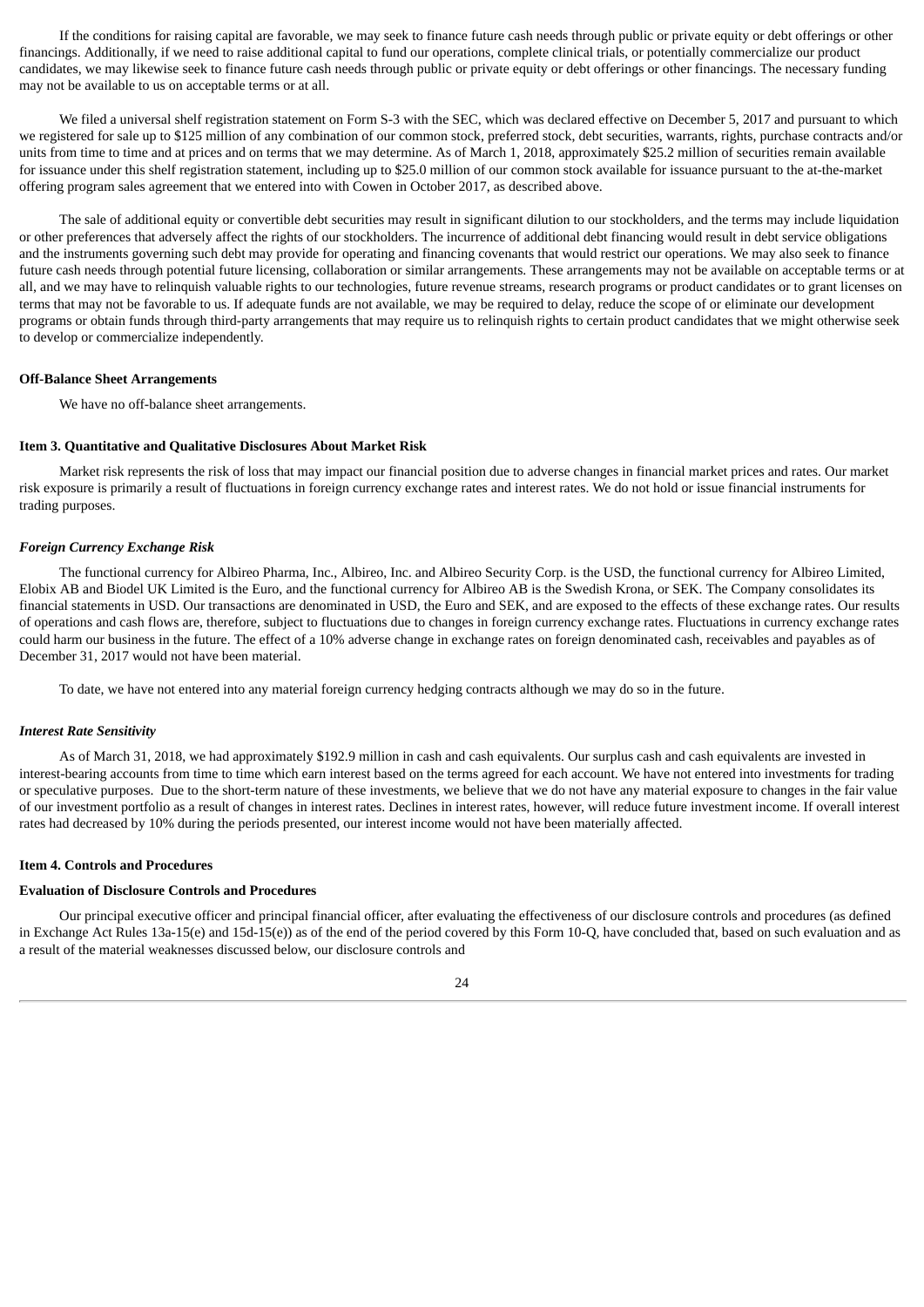procedures were not effective to ensure that information required to be disclosed by us in the reports that we file or submit under the Exchange Act is recorded, processed, summarized and reported, within the time periods specified in the SEC's rules and forms, and is accumulated and communicated to our management, including our principal executive and principal financial officers, or persons performing similar functions, as appropriate to allow timely decisions regarding required disclosure.

#### **Material Weaknesses and Remediation of Material Weaknesses**

Our management is responsible for establishing and maintaining adequate internal control over financial reporting as defined in Rules 13a-15(f) and 15d-15(f) under the Exchange Act. We have identified material weaknesses in our internal control over financial reporting, as described below. A material weakness is a deficiency, or a combination of deficiencies, in internal control over financial reporting such that there is a reasonable possibility that a material misstatement of our annual or interim financial statements will not be prevented or detected on a timely basis.

As previously disclosed, management has identified material weaknesses that are pervasive in our internal control processes and involve the control environment, risk assessment, control activity and monitoring components of the Committee of Sponsoring Organizations of the Treadway Commission (COSO) in Internal Control-Integrated Framework (2013 framework). Specifically, the material weaknesses relate to: an insufficiently staffed finance organization with the requisite knowledge of U.S. GAAP and SEC reporting or skills in and ability to focus on internal control over financial reporting matters; not fully designing, implementing and monitoring policies or financial reporting controls that identify and sufficiently mitigate risks of material misstatement to the financial statements; and insufficient design, implementation and monitoring of general information technology controls to support the effective operation of financial controls.

We became a public company via a share exchange transaction completed in November 2016. Prior to that, our parent company was a private entity domiciled in the United Kingdom. We have historically not had the people, processes and systems in place in order to have operating controls over our financial statement close process appropriate for a public company.

Management is committed to the planning and implementation of remediation efforts to address the material weaknesses, and significant progress has been made to date. These remediation efforts, summarized below, which have been implemented or are in process of implementation, are intended to both address the identified material weaknesses and to enhance our overall financial control environment. In particular, we:

- o hired a full-time chief financial officer in July 2016;
- o hired a controller in March 2017;
- o hired an accounting manager in March 2017;
- o hired a staff accountant in Sweden in September 2017;
- o are in the process of implementing a new accounting information system for fiscal year 2018;
- o are redesigning our accounting processes with the implementation of the new system;
- o are developing and are in the process of implementing formal policies and documentation procedures related to financial reporting; and
- o engaged additional external resources to support and supplement our existing internal resources.

When fully implemented and operational, we believe the measures described above will remediate the material weaknesses we have identified and strengthen our internal control over financial reporting. We expect that the material weaknesses will be remediated prior to the filing of our Annual Report on Form 10-K for the year ending December 31, 2018. The material weaknesses will not be considered remediated until the remediated controls operate for a sufficient period of time and management has concluded, through testing, that the controls are operating effectively. We are committed to continuing to improve our internal control processes and will continue to diligently and vigorously review our financial reporting controls and procedures. As we continue to evaluate and work to improve our internal control over financial reporting, our management may determine to take additional measures.

#### **Changes in Internal Control over Financial Reporting**

Other than as described above, there were no changes in our internal control over financial reporting identified in connection with the evaluation of such internal control that occurred during the three months ended March 31, 2018 that have materially affected, or are reasonably likely to materially affect, our internal control over financial reporting.

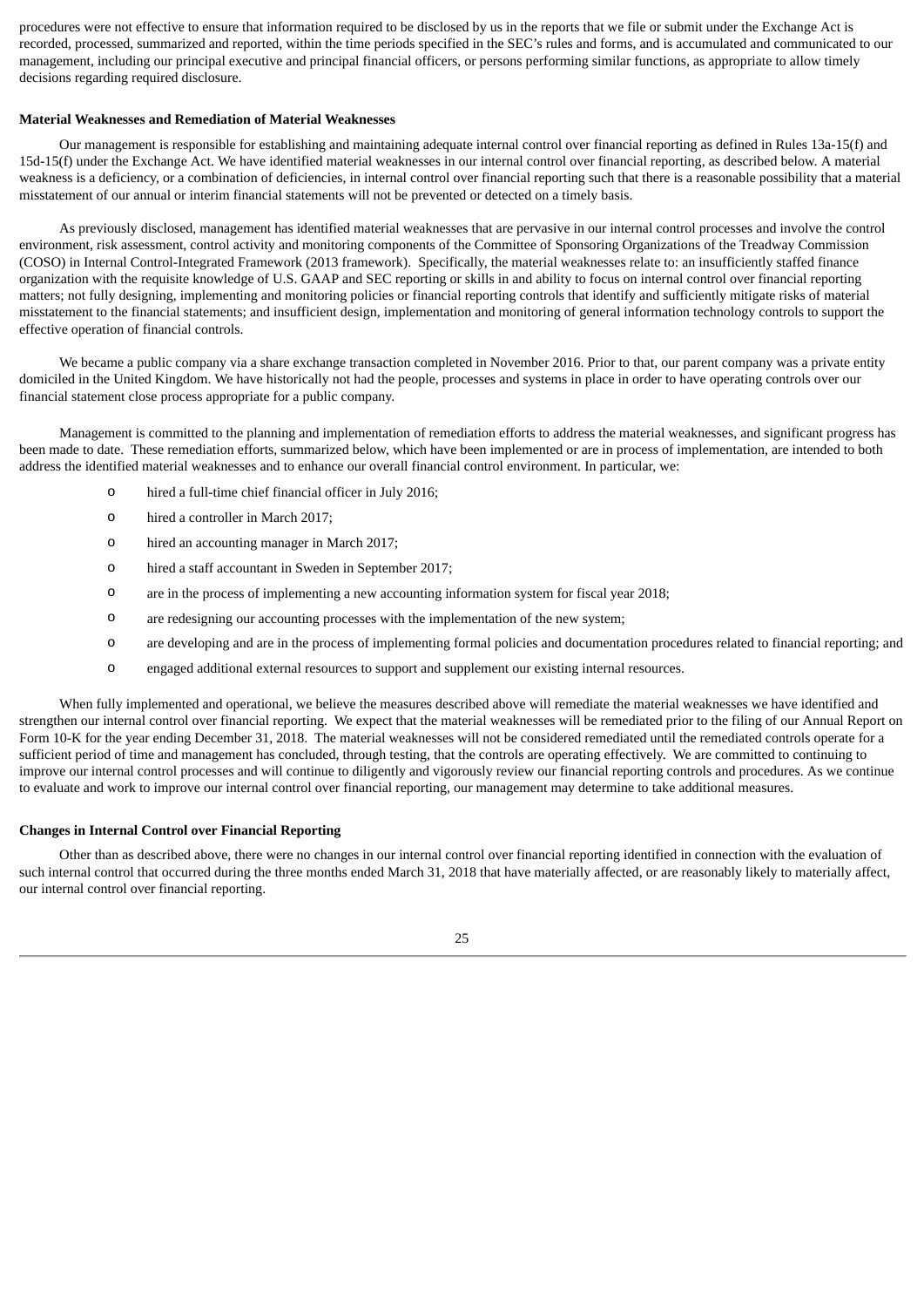## **PART II — OTHER INFORMATION**

<span id="page-25-1"></span><span id="page-25-0"></span>

|                    |                                                                                                                                                                                                                                                                                                                                                                                                                                                                                                                                                                                                                                                                                                                                                                    |                   | Incorporated<br>by<br>Reference<br><b>Herein</b> from |                    |                                 |
|--------------------|--------------------------------------------------------------------------------------------------------------------------------------------------------------------------------------------------------------------------------------------------------------------------------------------------------------------------------------------------------------------------------------------------------------------------------------------------------------------------------------------------------------------------------------------------------------------------------------------------------------------------------------------------------------------------------------------------------------------------------------------------------------------|-------------------|-------------------------------------------------------|--------------------|---------------------------------|
| <b>Exhibit No.</b> | <b>Description</b>                                                                                                                                                                                                                                                                                                                                                                                                                                                                                                                                                                                                                                                                                                                                                 | Filed<br>Herewith | Form or<br><b>Schedule</b>                            | <b>Filing Date</b> | <b>SEC File/</b><br>Reg. Number |
| 31.1               | Certification of the Registrant's Principal Executive Officer pursuant to Section<br>302 of the Sarbanes-Oxley Act of 2002.                                                                                                                                                                                                                                                                                                                                                                                                                                                                                                                                                                                                                                        | X                 |                                                       |                    |                                 |
| 31.2               | Certification of the Registrant's Principal Financial Officer pursuant to Section<br>302 of the Sarbanes-Oxley Act of 2002.                                                                                                                                                                                                                                                                                                                                                                                                                                                                                                                                                                                                                                        | X                 |                                                       |                    |                                 |
| 32.1               | <b>Certification of Principal Executive Officer and Principal Financial Officer</b><br>pursuant to Section 906 of the Sarbanes-Oxley Act of 2002.                                                                                                                                                                                                                                                                                                                                                                                                                                                                                                                                                                                                                  | X                 |                                                       |                    |                                 |
| 101                | The following materials from the Registrant's Quarterly Report on Form 10-Q<br>for the quarter ended March 31, 2018, formatted in XBRL (eXtensible Business<br>Reporting Language): (i) Condensed Consolidated Balance Sheets (unaudited) at<br>March 31, 2018 and December 31, 2017, (ii) Condensed Consolidated<br>Statements of Operations (unaudited) for the three months ended March 31,<br>2018 and 2017, (iii) Condensed Consolidated Statements of Comprehensive<br>Income (Loss) (unaudited) for the three months ended March 31, 2018 and 2017,<br>(iv) Condensed Consolidated Statements of Cash Flows (unaudited) for the three<br>months ended March 31, 2018 and 2017, and (v) Notes to Condensed<br>Consolidated Financial Statements (unaudited). | X                 |                                                       |                    |                                 |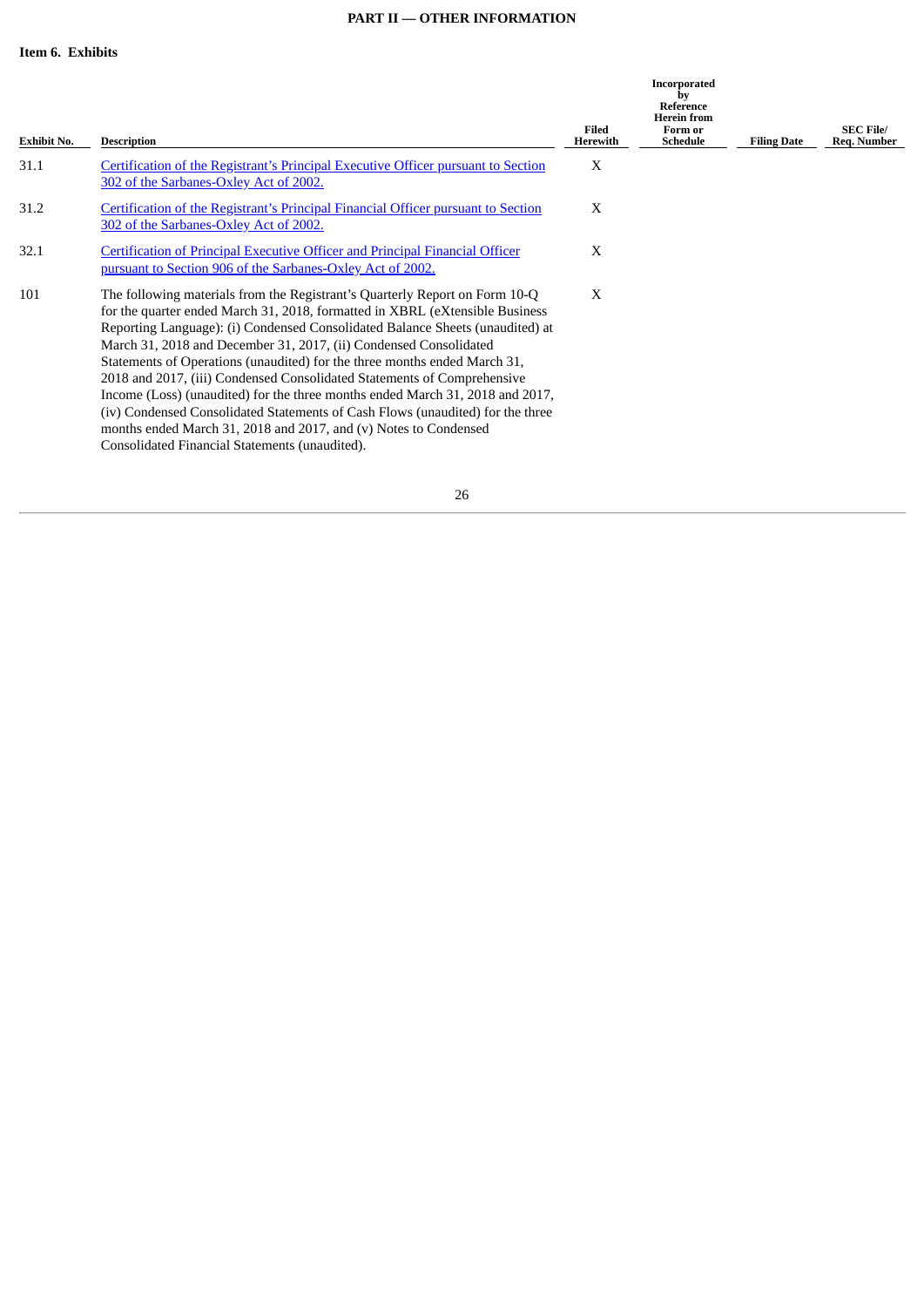## **SIGNATURES**

<span id="page-26-0"></span>Pursuant to the requirements of the Securities Exchange Act of 1934, the Registrant has duly caused this report to be signed on its behalf by the undersigned thereunto duly authorized.

ALBIREO PHARMA, INC.

Dated: May 10, 2018 By: *Is/ Ronald H.W. Cooper* 

Ronald H.W. Cooper President and Chief Executive Officer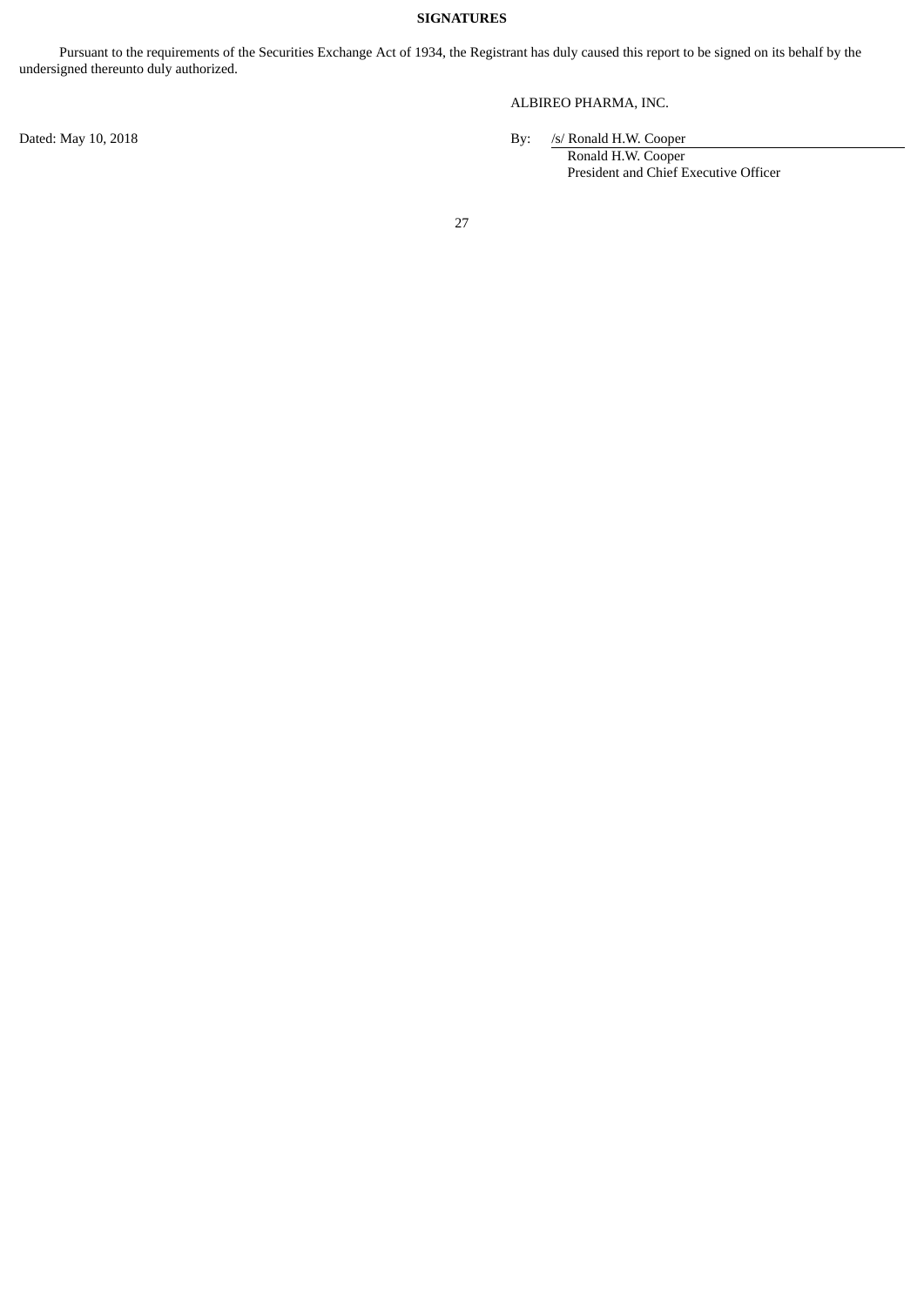#### CERTIFICATIONS UNDER SECTION 302

#### <span id="page-27-0"></span>I, Ronald H.W. Cooper, certify that:

1. I have reviewed this quarterly report on Form 10-Q of Albireo Pharma, Inc.;

2. Based on my knowledge, this report does not contain any untrue statement of a material fact or omit to state a material fact necessary to make the statements made, in light of the circumstances under which such statements were made, not misleading with respect to the period covered by this report;

3. Based on my knowledge, the financial statements, and other financial information included in this report, fairly present in all material respects the financial condition, results of operations and cash flows of the registrant as of, and for, the periods presented in this report;

4. The registrant's other certifying officer(s) and I are responsible for establishing and maintaining disclosure controls and procedures (as defined in Exchange Act Rules 13a-15(e) and 15d-15(e)) and internal control over financial reporting (as defined in Exchange Act Rules 13a-15(f) and 15d-15(f)) for the registrant and have:

a) Designed such disclosure controls and procedures, or caused such disclosure controls and procedures to be designed under our supervision, to ensure that material information relating to the registrant, including its consolidated subsidiaries, is made known to us by others within those entities, particularly during the period in which this report is being prepared;

b) Designed such internal control over financial reporting, or caused such internal control over financial reporting to be designed under our supervision, to provide reasonable assurance regarding the reliability of financial reporting and the preparation of financial statements for external purposes in accordance with generally accepted accounting principles;

c) Evaluated the effectiveness of the registrant's disclosure controls and procedures and presented in this report our conclusions about the effectiveness of the disclosure controls and procedures, as of the end of the period covered by this report based on such evaluation; and

d) Disclosed in this report any change in the registrant's internal control over financial reporting that occurred during the registrant's most recent fiscal quarter (the registrant's fourth fiscal quarter in the case of an annual report) that has materially affected, or is reasonably likely to materially affect, the registrant's internal control over financial reporting; and

5. The registrant's other certifying officer(s) and I have disclosed, based on our most recent evaluation of internal control over financial reporting, to the registrant's auditors and the audit committee of the registrant's board of directors (or persons performing the equivalent functions):

a) All significant deficiencies and material weaknesses in the design or operation of internal control over financial reporting which are reasonably likely to adversely affect the registrant's ability to record, process, summarize and report financial information; and

b) Any fraud, whether or not material, that involves management or other employees who have a significant role in the registrant's internal control over financial reporting.

Date: May 10, 2018

/s/ Ronald H.W. Cooper Ronald H.W. Cooper President and Chief Executive Officer (principal executive officer)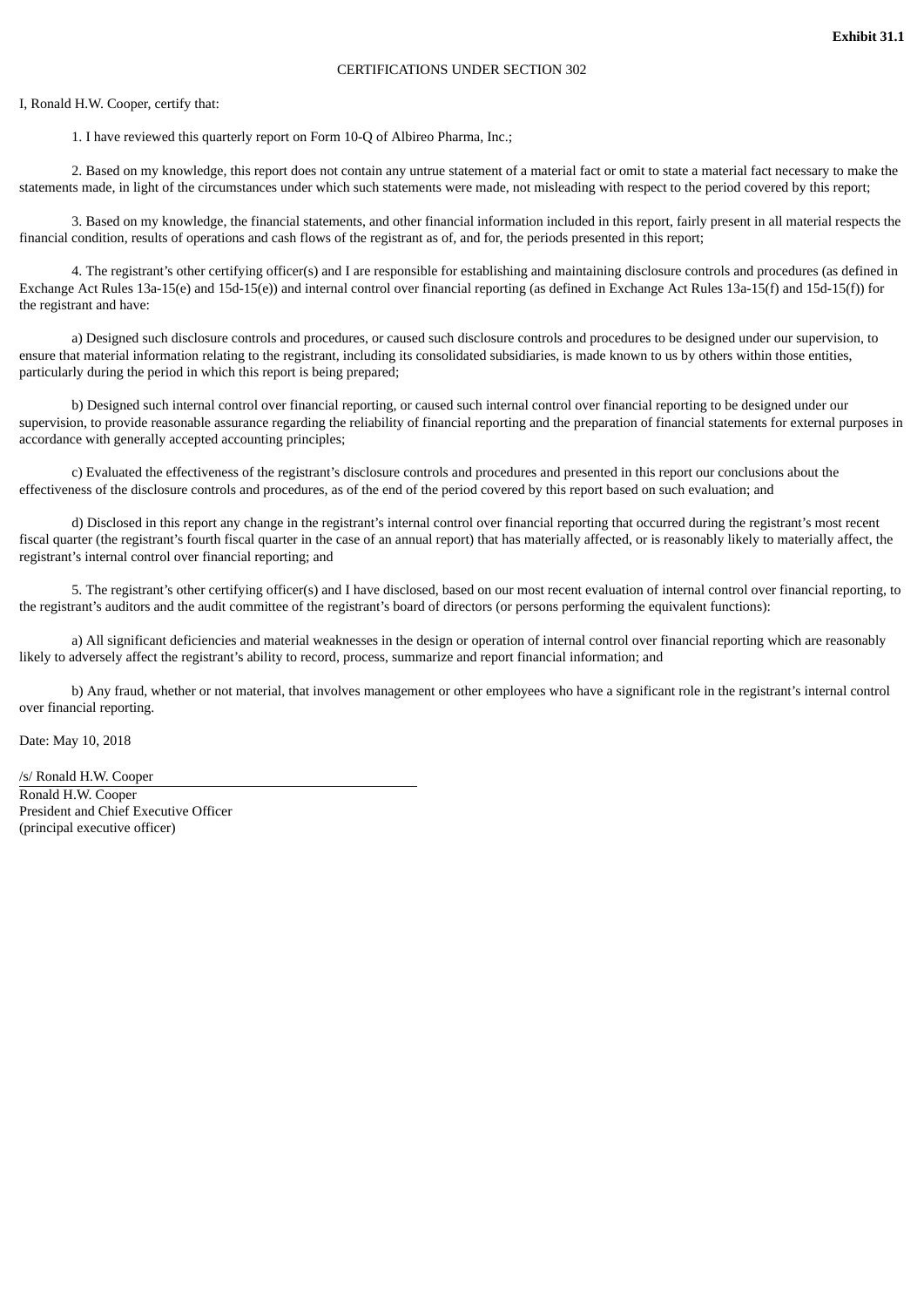#### CERTIFICATIONS UNDER SECTION 302

#### <span id="page-28-0"></span>I, Thomas A. Shea, certify that:

1. I have reviewed this quarterly report on Form 10-Q of Albireo Pharma, Inc.;

2. Based on my knowledge, this report does not contain any untrue statement of a material fact or omit to state a material fact necessary to make the statements made, in light of the circumstances under which such statements were made, not misleading with respect to the period covered by this report;

3. Based on my knowledge, the financial statements, and other financial information included in this report, fairly present in all material respects the financial condition, results of operations and cash flows of the registrant as of, and for, the periods presented in this report;

4. The registrant's other certifying officer(s) and I are responsible for establishing and maintaining disclosure controls and procedures (as defined in Exchange Act Rules 13a-15(e) and 15d-15(e)) and internal control over financial reporting (as defined in Exchange Act Rules 13a-15(f) and 15d-15(f)) for the registrant and have:

a) Designed such disclosure controls and procedures, or caused such disclosure controls and procedures to be designed under our supervision, to ensure that material information relating to the registrant, including its consolidated subsidiaries, is made known to us by others within those entities, particularly during the period in which this report is being prepared;

b) Designed such internal control over financial reporting, or caused such internal control over financial reporting to be designed under our supervision, to provide reasonable assurance regarding the reliability of financial reporting and the preparation of financial statements for external purposes in accordance with generally accepted accounting principles;

c) Evaluated the effectiveness of the registrant's disclosure controls and procedures and presented in this report our conclusions about the effectiveness of the disclosure controls and procedures, as of the end of the period covered by this report based on such evaluation; and

d) Disclosed in this report any change in the registrant's internal control over financial reporting that occurred during the registrant's most recent fiscal quarter (the registrant's fourth fiscal quarter in the case of an annual report) that has materially affected, or is reasonably likely to materially affect, the registrant's internal control over financial reporting; and

5. The registrant's other certifying officer(s) and I have disclosed, based on our most recent evaluation of internal control over financial reporting, to the registrant's auditors and the audit committee of the registrant's board of directors (or persons performing the equivalent functions):

a) All significant deficiencies and material weaknesses in the design or operation of internal control over financial reporting which are reasonably likely to adversely affect the registrant's ability to record, process, summarize and report financial information; and

b) Any fraud, whether or not material, that involves management or other employees who have a significant role in the registrant's internal control over financial reporting.

Date: May 10, 2018

/s/ Thomas A. Shea Thomas A. Shea Chief Financial Officer, Treasurer and Secretary (principal financial officer and principal accounting officer)